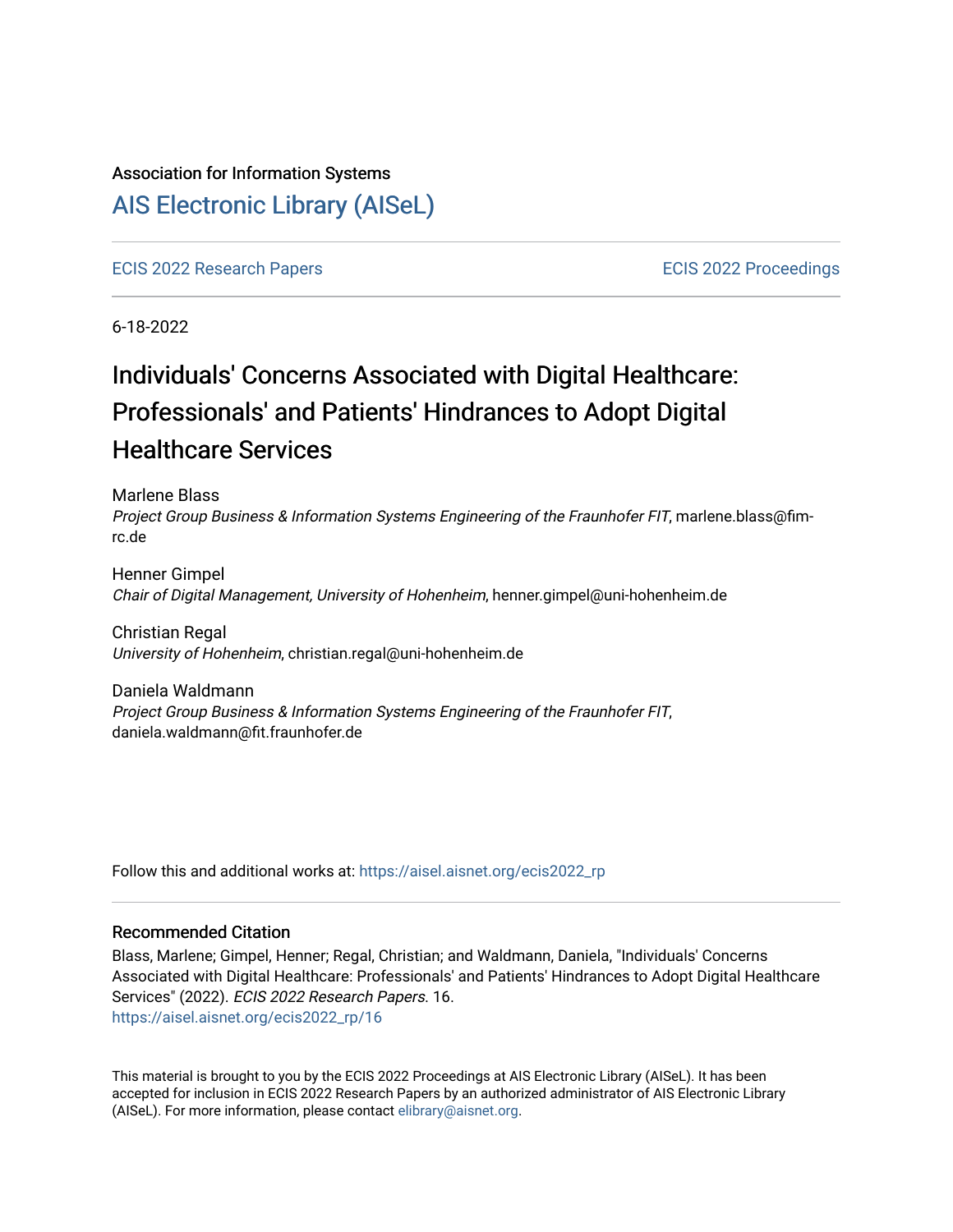# *INDIVIDUALS*' *CONCERNS ASSOCIATED WITH DIGITAL HEALTHCARE: PROFESSIONALS' AND PATIENTS' HINDRANCES TO ADOPT DIGITAL HEALTHCARE SERVICES*

#### *Research Paper*

- Marlene Blaß, Project Group Business & Information Systems Engineering of the Fraunhofer FIT, Augsburg, Germany, marlene.blass@fit.fraunhofer.de
- Henner Gimpel, Chair of Digital Management, University of Hohenheim, FIM Research Center Project Group Business & Information Systems Engineering of the Fraunhofer FIT, Hohenheim, Germany, henner.gimpel@uni-hohenheim.de
- Christian Regal, Chair of Digital Management, University of Hohenheim, FIM Research Center, christian.regal@uni-hohenheim.de
- Daniela Waldmann, Project Group Business & Information Systems Engineering of the Fraunhofer FIT, Augsburg, Germany, daniela.waldmann@fit.fraunhofer.de

#### Abstract

*Healthcare systems are facing enormous changes as digital technologies find their way to address current challenges. To foster acceptance of digital healthcare services in the future and support the digital transformation of healthcare, it is crucial to understand and overcome individuals' concerns associated with the adoption of digital technologies. This paper presents eleven concerns structured along four categories deduced from an in-depth interview study with 26 healthcare professionals and patients. Further, we mapped these individual concerns as exogenous mechanisms on the wellestablished Unified Theory of Acceptance and Use of Technologies (UTAUT) and discuss general implications for digital technology adoption in healthcare. Our paper is a first step towards addressing relevant concerns and can be used – either ex-ante or ex-post – to anticipate, explain, or evaluate problems with the adoption of digital healthcare services.*

*Keywords: Digital Healthcare Service, Technology Adoption, Adoption Behavior*

## **1 Introduction**

The healthcare sector has a long-standing reputation for being slow to adopt new technologies (Lucas et al., 2013), yet, finally, digital transformation has arrived (Pucihar, 2020; Vial, 2019). Driven by waves of digital innovations, digital technologies are now helping to realize the triple aim of improving the health of populations, enhancing experiences of care, and reducing the per capita cost of healthcare (Berwick et al., 2008; Barello et al., 2015; Devaraj and Kohli, 2000; Sharma et al., 2016). Such technologies enable changes in healthcare value creation paths, as the structure of traditional healthcare services is extended to incorporate additional stakeholders, such as IT service providers. This can lead to positive (e.g., higher productivity) and negative impacts (e.g., privacy-related) for users (Vial, 2019) which can influence their acceptance and use of digital technologies in healthcare.

Regardless of its potential advantages and benefits, if a technology is not accepted – and, thus, not used – it creates no value. Therefore, the acceptance of technology has always been an essential aspect of information system research (Venkatesh et al., 2012), as has the acceptance of digital healthcare services (Hennemann et al., 2016, 2017). Currently, adoption levels of digital technologies (DTs) in healthcare remain relatively low. A 2018 study, for example, reported that 94% of patients in Germany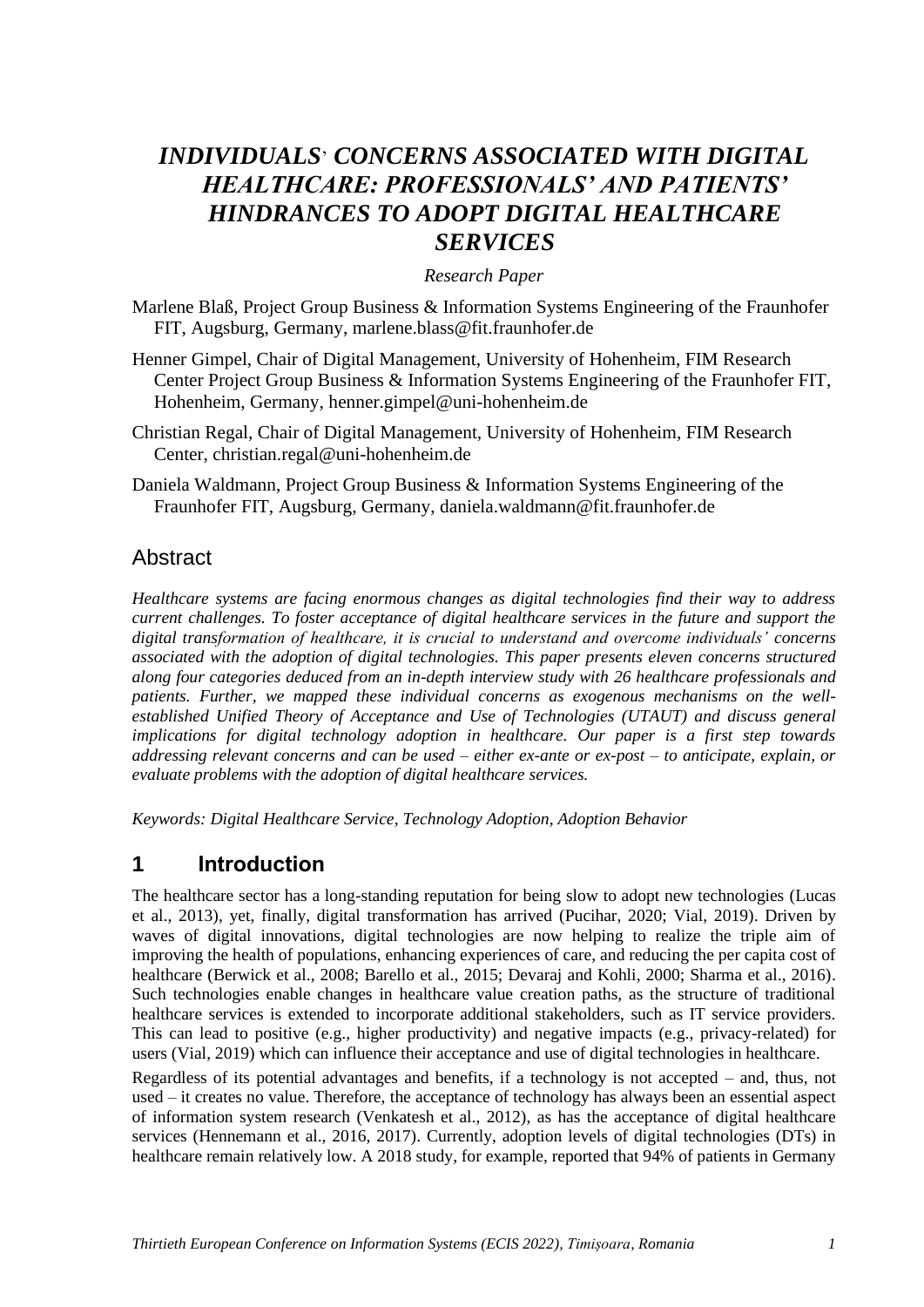are concerned about risks to privacy or misdiagnosis when DTs are used in patient consultations (PWC Health Research Institute, 2018). Other studies suggest that only one in ten healthcare professionals (for short: professionals) is highly accepting of digitalization (Hennemann et al., 2017). Subsequent research found similarly low acceptance rates among patients (Hennemann et al., 2018). One approach to analyzing the factors driving the acceptance of DTs is the well-established Unified Theory of Technology Acceptance (UTAUT), which is one of the most widely cited theories in information systems literature (Venkatesh et al., 2003; Blut et al., 2021). The theory defines acceptance as the intention to use technology, directly determined by four different constructs. However, according to Venkatesh et al. (2016) exogenous mechanisms may impact these four constructs in UTAUT. Concerns, defined as the extent to which an individual is anxious about possible risks that may arise associated with the digital transformation in healthcare (Lowry et al., 2011), may constitute such exogenous mechanism (see e.g. Martins et al., 2014) and thus, may hinder the acceptance of a DT.Following the recommendations of Venkatesh et al. (2016) in making a contribution of context-effects to UTAUT, and to provide a holistic perspective of users' concerns associated with adopting DTs in healthcare, we see a need for an integrated, human-centered model that unifies factors influencing professionals' and patients' reluctance over DT adoption in healthcare. Therefore, we choose the UTAUT and not any other technology acceptance model as it provides an holistic insight into all factors, which have influence in the behavioral intention to use a new technology within an organization. Therewith, we aim to improve the understanding of an individual's decision-making process in accepting new technologies relating to digital healthcare services and to enable concerns underlying individuals' reluctance to be addressed. Directly investigating the individual, user-centric perspective will foster a broad understanding of acceptance among users – professionals and patients. Hence, we propose the following research question:

*Which concerns hinder an individual's intention to use digital technologies in healthcare?*

This research question leads to two research objectives: (1) To uncover concerns contributing to professionals' and patients' reluctance to adopt DTs in healthcare and, as raised by Vial (2019), concerns about resultant negative impacts in the healthcare value creation path. (2) To provide insights on technology adoption issues in healthcare by integrating the identified concerns in the UTAUT proposed by Venkatesh et al. (2003). Therefore, we conduct 26 interviews with the two main user groups of DTs in healthcare – professionals and patients – which allow us insights into users' perceptions. We use open and axial coding to identify concerns from the interview data (Corbin and Strauss, 1990). Drawing on our insights, we derive eleven concerns resulting from the changes in the healthcare value creation path. We then integrate these factors – which we assign to four main categories into the UTAUT.

Our empirical results contribute to both research and practice. This study extends prior research on technology acceptance in healthcare by taking account of users' different perspectives on negative impacts resulting from digital transformation in healthcare. Our work contributes to practice by offering a differentiated understanding of factors that may inhibit technology acceptance.

## **2 Theoretical background**

#### **2.1 2.1 Digital transformation of healthcare services**

Digital transformation has emerged as an essential phenomenon in recent years, describing the profound changes related to the use of digital technologies (Majchrzak et al., 2016). Following Vial (2019), we understand the process of digital transformation to comprise eight main components: *digital technologies* create *disruption* triggering *strategic responses* to *alter value creation paths* while *managing structural changes* and *organizational barriers* that affect *positive and negative impacts.* This inductive framework is not domain-specific and, therefore, applicable to the transformations relating to digital healthcare services. And, as Lucas et al. (2013, p. 377), have pointed out: "ITenabled transformation of health care is just beginning, and it cannot happen too fast."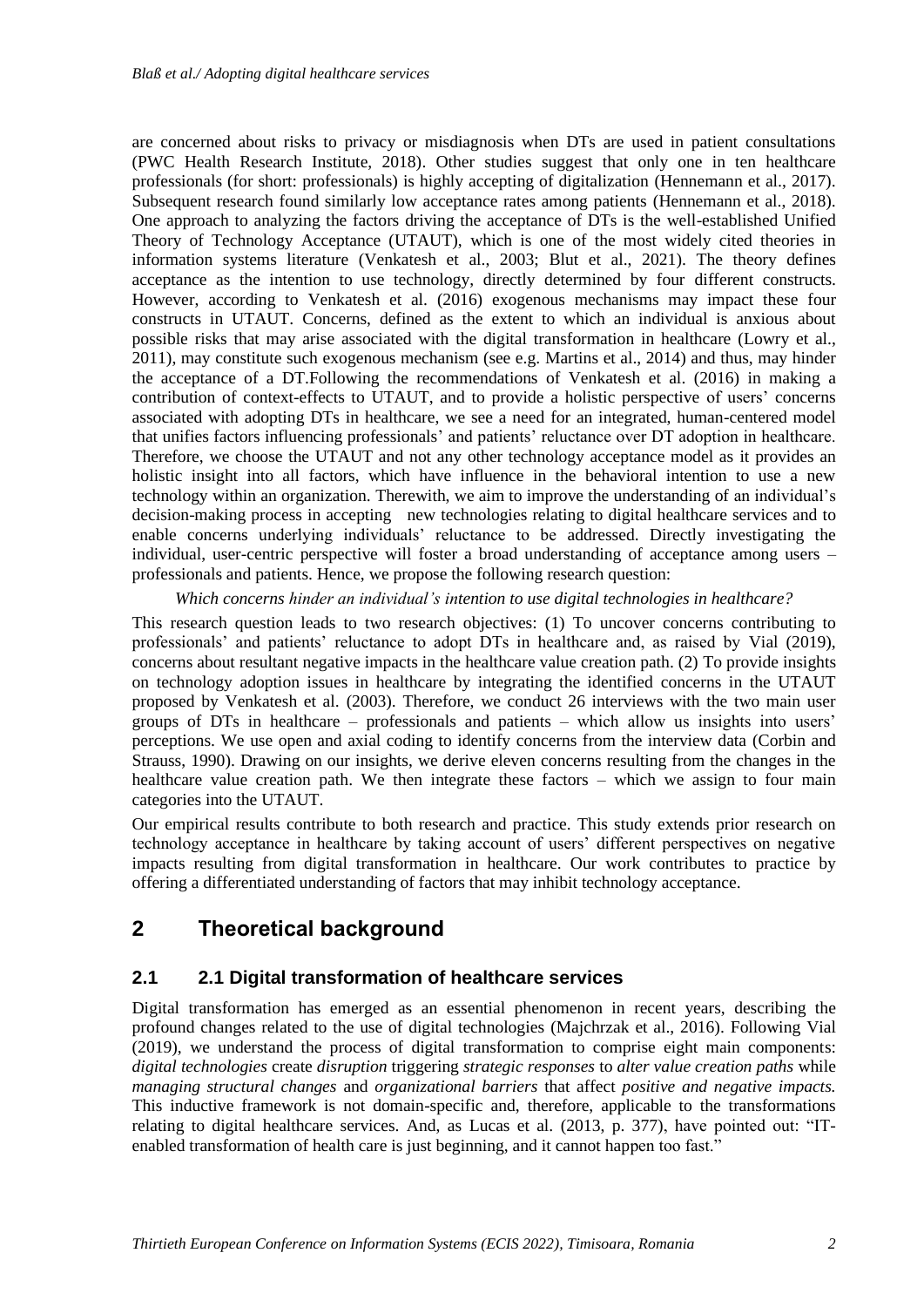In healthcare, the use of digital technologies is also becoming apparent. Digital innovations propel digital transformation towards realizing the triple aim of improving the health of populations, enhancing experiences of care, and reducing the per capita cost of healthcare (Agarwal et al., 2010; Gopal et al., 2019; Berwick et al., 2008). The technologies that Vial (2019) refers to are also present in healthcare: social (e.g., Liu et al., 2017), mobile (e.g., Fedele et al., 2017), analytics (e.g., Kane, 2016, 2017), platforms (e.g., Reuver et al., 2018), and Internet of Things (e.g., Dang et al., 2019).

Consequently, digital technologies in healthcare enable changes in the value creation paths that affect the ways that healthcare services are deployed and newly created. In healthcare, these changes become apparent when looking at the differences between traditional and digital healthcare services. In traditional healthcare services, the primary interactions take place between professionals and their patients. Individuals interact with one another during the provision of medical services, exchanging relevant information and engaging in screening-, prevention-, diagnosis-, treatment-, and care-related service. Therefore, the main flow of information is between these two parties. With the adoption of digital healthcare services, traditional interaction changes as DTs become an integral part of information and communication during healthcare service delivery (Batalden et al., 2016; Srivastava and Shainesh, 2015). Another important stakeholder of digital healthcare services is the service provider, who is responsible for the knowledge, provision, and installation of DTs (Srivastava and Shainesh, 2015). These changes in value creation paths generate both positive and negative impacts (Vial, 2019). An example is the increasing amount of health-related data as a consequence of this newly emerging triangular relationship (Senthilkumar et al., 2018). On the one hand, this offers new ways of providing digital healthcare services to patients (e.g., integrating other professionals or insurances). On the other hand, third parties have more opportunities to (illegally) gain access to the data generated (Abouelmehdi et al., 2017).



*Figure 1. The process of digital transformation in healthcare.*

Our study aims to address professionals' and patients' concerns about negative impacts resulting from structural changes in the value creation paths as depicted in figure 1 (Vial, 2019).

#### **2.2 Technology adoption in healthcare**

Technology adoption has received widespread attention. The understanding of individual acceptance and use of information technology is now a key research stream within the information system research community (Venkatesh et al., 2012). In general, adoption refers to the decision to use an innovation, for example, a service, product, process, or technology (Frambach and Schillewaert, 2002). The decision may be taken at an individual or an organizational level (Gopalakrishnan and Damanpour, 1997). In this research article, we investigate the decisions at the individual level;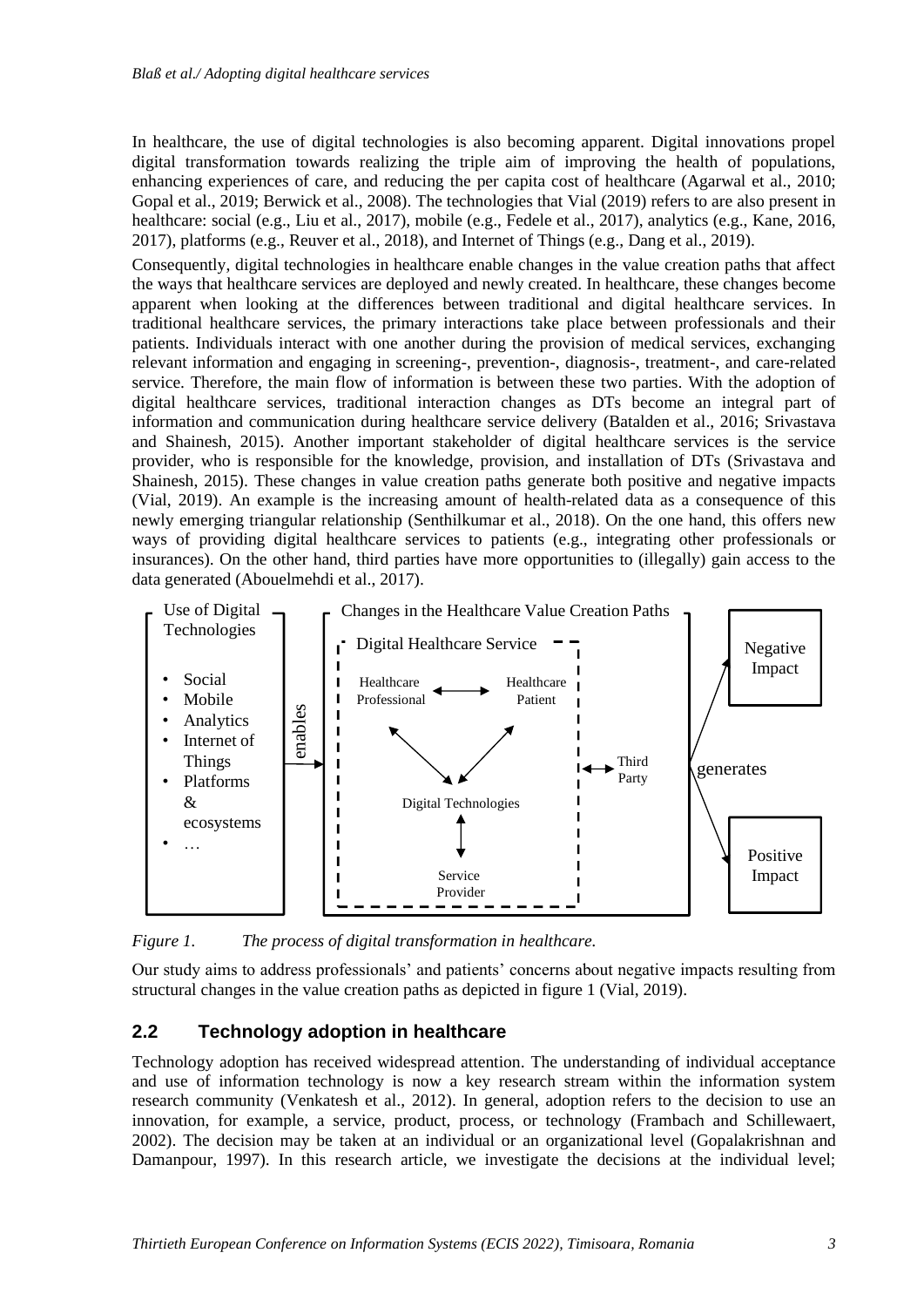specifically, we examine the perspectives of professionals' and patients' as they represent the main users of DTs in healthcare and, therefore, their acceptance is decisive for technology adoption. Thus, we focus on individual users' perspectives on and concerns about DT's in healthcare.

Research on information systems proposes several theoretical approaches to technology adoption and healthcare uptake at an individual level. Well-established theoretical frameworks, such as the UTAUT (Venkatesh et al., 2003; 2012), operationalize acceptance as the intention to use technology, which is directly determined by different constructs. The UTAUT proposed by Venkatesh et al. (2003) posits three direct determinants of the intention to use a DT, namely performance expectancy, effort expectancy, and social influence, and one direct determinant of usage behavior, namely, facilitating conditions. Later UTAUT extensions include exogenous mechanisms that refer to the impact of external predictors on the determinants of the model (Venkatesh et al., 2016).

The UTAUT aims to explain an individual's decision-making process in accepting new DTs. The theory has been widely adopted, including in healthcare (Wills et al., 2008; Kohnke et al., 2014; Kim et al., 2016; Hoque et al., 2017), where results indicate a positive relationship between the constructs in the UTAUT and users' behavioral intentions (e.g., Wang et al., 2020). Further studies investigate drivers of and barriers to patients' (Ebert et al., 2015; Hennemann et al., 2016; Hoque et al., 2017) and professionals' (Li et al., 2013; Hennemann et al., 2017; Narh and Williams, 2012) acceptance of digital healthcare services, e-Health, or certain healthcare information technologies. These frameworks provide a useful lens to explain technology adoption in healthcare (Hennington and Janz, 2007). However, they must account for the specific technology in focus and its context (Molla and Licker, 2005; Jöhnk et al., 2021). Thus, they either investigate the adoption of a specific DT in healthcare or adopt the above-mentioned theories relating to a specific DT, context, or user group. However, a holistic view that unifies those factors as exogenous mechanisms discouraging users from adopting a DT is necessary to address technology adoption issues in a targeted manner.

Several studies, such as those by Hennington and Janz (2007) and Alaiad and Zhou (2017), use the UTAUT by Venkatesh et al. (2003) to illustrate factors hindering the adoption of technologies in healthcare settings. In some cases, these factors reflect specific properties of the DT, and in others, the context. We aim to build on these studies and apply a perspective independent from a specific DT to investigate concerns related to changes in the healthcare value creation path. Previous studies on technology adoption in healthcare have reported low adoption rates among both professionals and patients. For example, Hennemann et al. (2017) surveyed German professionals and reported that nearly 50 % displayed a low level of acceptance, 40 % a moderate level, and only 12 % a high level. Likewise, patients show similar low-to-moderate acceptance rates of DT adoption in healthcare (Hennemann et al., 2018). Other, more technology-specific literature for example investigated the use of COVID-19 related DTs and reported on differences in DT use and adoption issues (Golinelli et al., 2020) or barriers to electronic health record adoption (Kruse et al., 2016). Thus, a shared understanding of DT adoption issues in healthcare will enable further targeted research and practice to address – and, thus, help to foster – technology adoption in healthcare in the longer term. Specific concerns hindering technology use in the healthcare contexts have been examined in prior research. Privacy, in particular, is a major issue in healthcare due to the sensitive nature of health-related data (Anderson and Agarwal, 2011; Black et al., 2011; Dhagarra et al., 2020). In general, the collection and analysis of personal data are often perceived as negative due to the potential for adverse physical, social, resource-related, psychological, prosecution-related, career-related, or freedom-related consequences for the individuals concerned (Karwatzki et al., 2018). Other concerns affecting technology adoption in healthcare may include the effectiveness of DT in healthcare (Ash et al., 2004; Blachetta et al., 2016; Ariens et al., 2017), the fear of technical failures (Fichman et al., 2011; Khan et al., 2012), and the cost of DTs (Alaiad and Zhou, 2017).

In sum, recent research provides theoretical groundwork on technology adoption in healthcare, and concerns regarding technology adoption by individuals, but does not identify relevant healthcarespecific, technology-independent concerns that impede technology acceptance. Drawing on these previous studies, we seek to provide insights on concerns hindering professionals' and patients'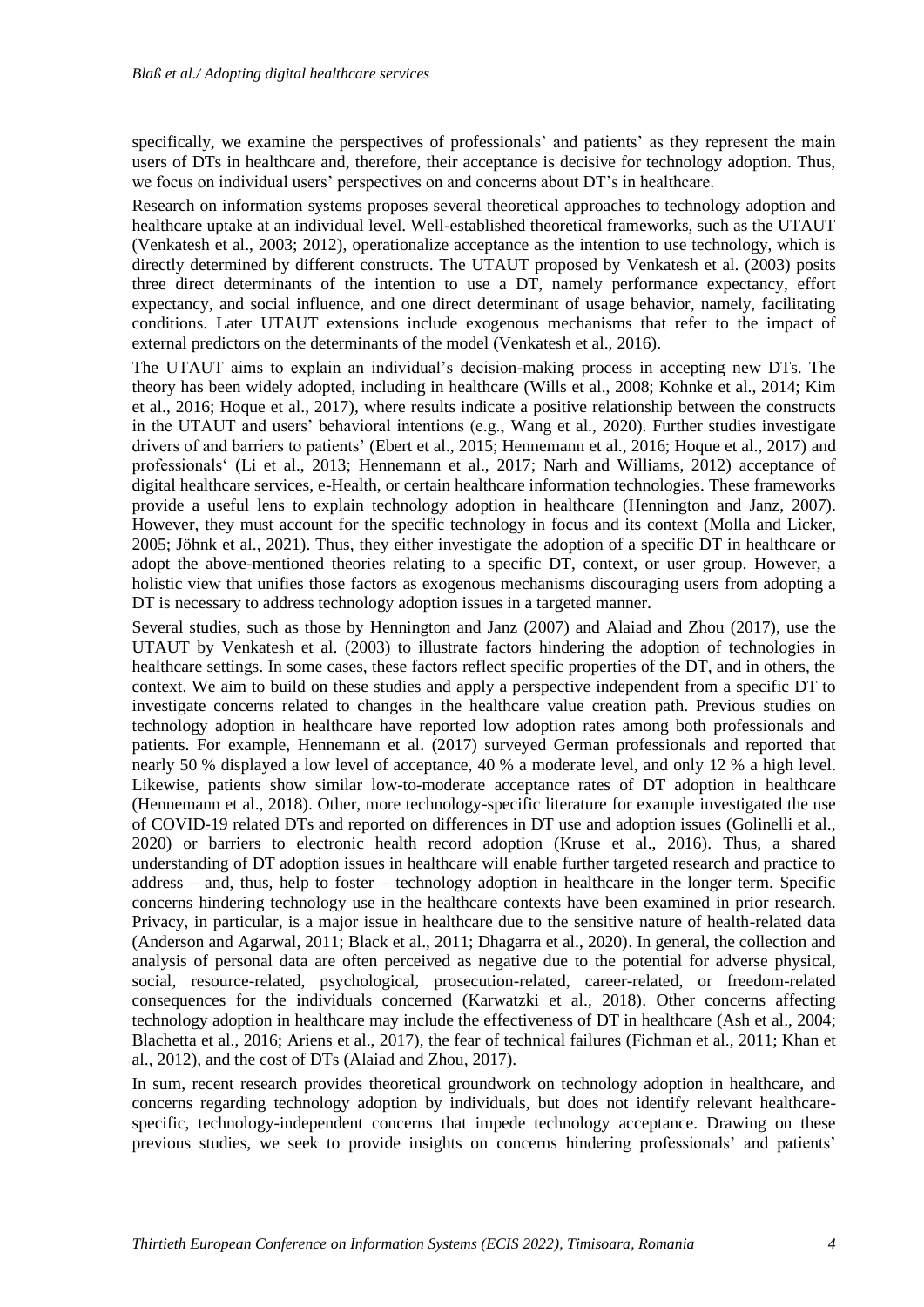uptake, stemming from the fear of negative impacts resulting from changes in healthcare value creation paths.

### **3 Methods**

We adopt a qualitative research method in this study to answer our exploratory research question on concerns regarding the digital transformation in healthcare (Bhattacherjee, 2012). Specifically, we use an interpretative research approach based on exploratory interviews.

#### **3.1 Data collection**

For this study, we conducted interviews with individual healthcare professionals, including doctors, nurses, and caregivers, and with individual patients from a range of demographic backgrounds. We selected these two groups (professionals and patients) to identify commonalities and differences (Orlikowski, 1993). Among the patients, we also selected a variety of different professions and backgrounds to get a comprehensive picture of concerns. We used purposive sampling to identify our interview partners. The selection of interviewees was based on criteria that the authors believe have an impact on concerns about the use of digital healthcare services, namely affinity for technology, health status, and profession. Affinity for technology is defined as the tendency to engage in intensive technology interaction (Franke et al., 2019; Wessel et al., 2020) and therefore describes the interviewee's attitude towards DTs. The interviewees were provided with the respective definitions and were then ask to make a self-assessment. This allowed us to holistically examine individuals' concerns about the use of DT in healthcare, to engage with the two main stakeholders of a digital healthcare service – the professionals and the patients – and to reflect on the key differences among and between these two user groups.

We continued to collect data until 'theoretical saturation' was reached (i.e., the incoming data from each group was no longer contributing relevant input). In total, we conducted 26 interviews with 12 professionals and 14 patients. The interviews took place either via video-conferencing or in-person. A detailed overview of the interviewees can be found in the [Online Appendix.](https://figshare.com/s/687b523ecd8ad1e8c461)

Each interview lasted between 30 minutes and 50 minutes. The authors conducted the interviews equipped with detailed instructions and a semi-structured catalog of questions to ensure consistency. This approach provided initial guidance and the flexibility to accommodate the unique concerns of each individual. We structured the interviews in two parts: 1) General questions on the topic of digital healthcare services with a focus on the interviewee's experience regarding digitalization in healthcare and daily life, their concerns and hopes for the future; 2) the interviewee's thoughts regarding different digital healthcare services on online consulting, self tracking, digital twin, telemedicine, diagnostic support, bonus programs of health insurances. The services have been selected so that they cover different medical areas and are in line with the latest developments in the field. As language barriers during interviews can present significant challenges to researchers and may lead to misunderstanding (Squires, 2009), all interviews were conducted in the interviewees' native language (German).

#### **3.2 Data analysis**

All interviews were recorded and transcribed verbatim. The transcripts were then loaded into the software "f4Analyse," which facilitates the evaluation of qualitative interviews by allowing researchers to organize the different codes and categories identified. We performed an iterative analysis using open and axial coding, following Corbin and Strauss (1990). Firstly, we used open coding techniques to compare opinions and thoughts that our interviewees mentioned, and identified similarities and differences. Therefore, three of the authors each read all interview transcripts to create a common understanding. Next, the authors jointly coded three transcripts to ensure a common understanding. Any phrase that may have proven to be relevant was highlighted as code. Afterwards, the authors individually coded randomly assigned transcripts. In a workshop, the emerging codes were then jointly discussed, compared, and, if necessary, re-named to ensure consistency. In total, the first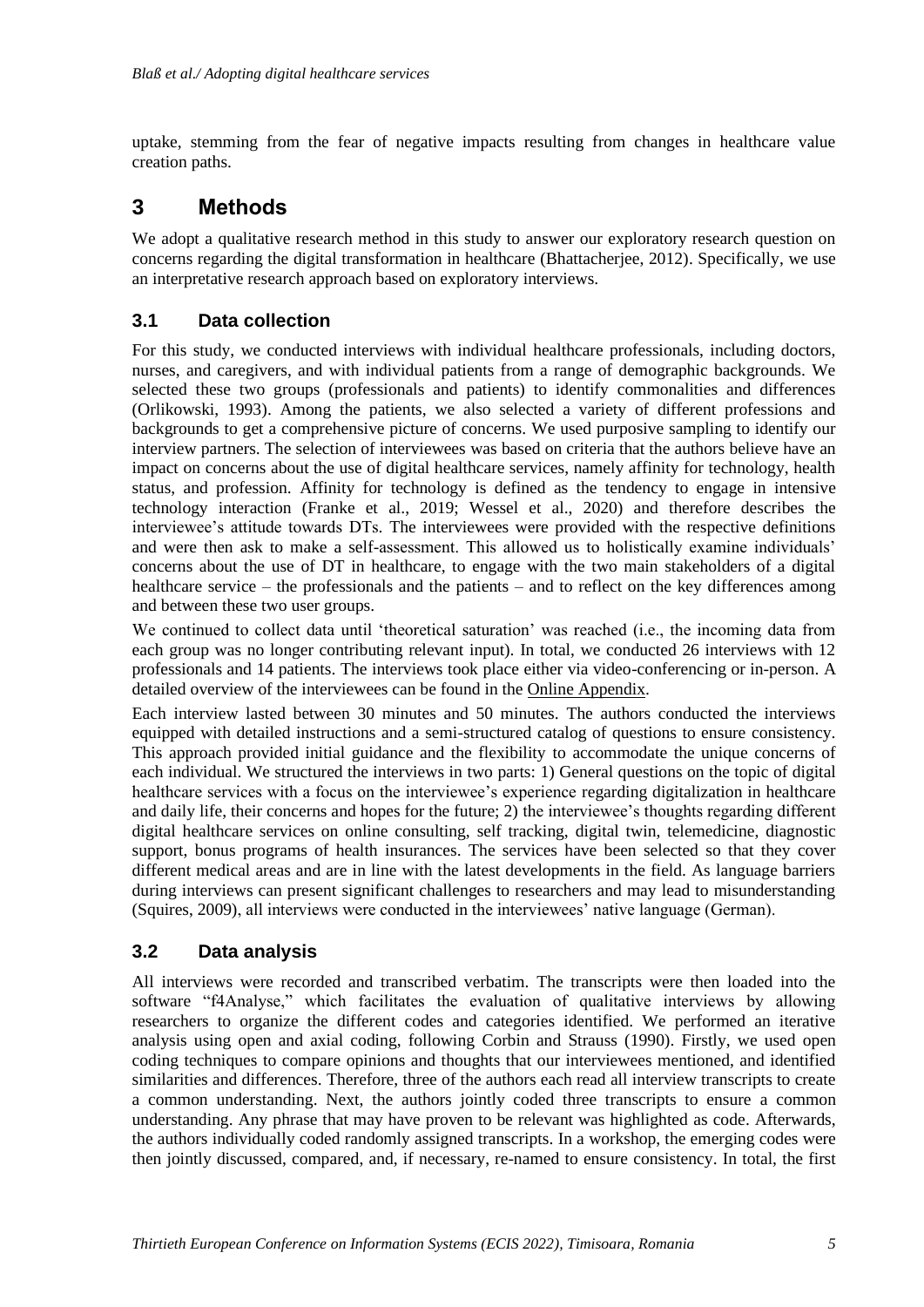round resulted in over 800 codes. Secondly, in eight coding workshops with all four authors, each lasting at least 60 minutes, we jointly paraphrased, condensed, and grouped the codes into themes during axial coding and investigated the relationships between the emerging categories (Corbin and Strauss, 2008). We applied different ways of analysis like the coding paradigm that involves conditions, context, action/interactional strategies, and consequences (Strauss and Corbin 1996) and the dimensioning of codes and concepts ( Corbin and Strauss 2008). Therefore, we engaged in ongoing discussions. This resulted in eleven concerns comprising four broad categories. During both coding stages, we also reviewed the literature on general technology acceptance and the digitalization of healthcare services.

As Glaser and Strauss (1968) observed, data collection and analysis are interrelated processes. The process does not merely involve reading an interview and conducting the analysis but consists of multiple steps. These include repeated consideration of the records, the identification of suitable passages, and comparisons with other interviews to identify codes. The aim was to develop a mutually exclusive, collectively exhaustive list of the interviewees' most pressing concerns about digital healthcare services. By doing so, we aimed to identify concerns common to both patients and professionals. If a concern was only held by members of one of these groups, it would show up in the results. However, it turned out that (on a level of abstraction that emerged in the codes), each concern was present for both patients and professionals.

# **4 Findings**

Within the scope of our study, we identified eleven main concerns the digital transformation in healthcare, as perceived by professionals and patients. We assigned these factors, which were identified during the coding process, into four categories that specify fields of action that respond to the occurrence of side effects related to DT in healthcare. Since the elements of the value creation path are interdependent, this also applies to the four categories and the concerns presented therein.

#### **4.1 Psychological-related concerns**

Users – namely, patients and professionals – represent the central agent in digital healthcare services. Hence, this category comprises all concerns that directly affect users' personal integrity, self-esteem, dignity, and psychological health.

**Discrimination** describes the individual's concern that a user or user group will be treated differently, and notably worse than others (Peña Gangadharan and Niklas, 2019; Anderson et al., 2003). Increased use of DTs in healthcare might lead to different medical services being made available to different groups of patients. This may relate to individual factors such as income, age, and affinity for technology, which can prevent or hinder access to and the use of DTs, resulting in the exclusion of certain patients or patient groups from the latest standard in healthcare. For example, the elderly might constitute such a risk group since their affinity for technology is often low: "*Elderly generations […] can [probably] not make use of digital healthcare services [as some of them] cannot even operate their mobile phones. Hence, the provision of digital healthcare services is an idea that is not beneficial for everyone*" (Professional 4). Patients expressed fears of being treated differently by others, including professionals or acquaintances, due to individual factors: "*Then if I don't want to or can't use a service because it's too expensive or burdensome for me, am I a second-class patient?*" (Patient 12). The factor underlying this hindrance is the concern of negative impacts on the relationship between professionals and patients (Hennington and Janz, 2007).

**Losing the autonomy to act**, either objectively or in the user's perception, is a feeling of reduced individual freedom from external control or influence, resulting from the use of DT (Gimpel and Schmied, 2019). Firstly, professionals reported concerns about losing their objectivity, as DTs in healthcare offer service providers an opportunity to place targeted advertisements. The professionals spoke of their fear of being influenced or even manipulated to use a specific, promoted product rather than follow their own opinion on the best options for their patients. Professional 2 gave us a vivid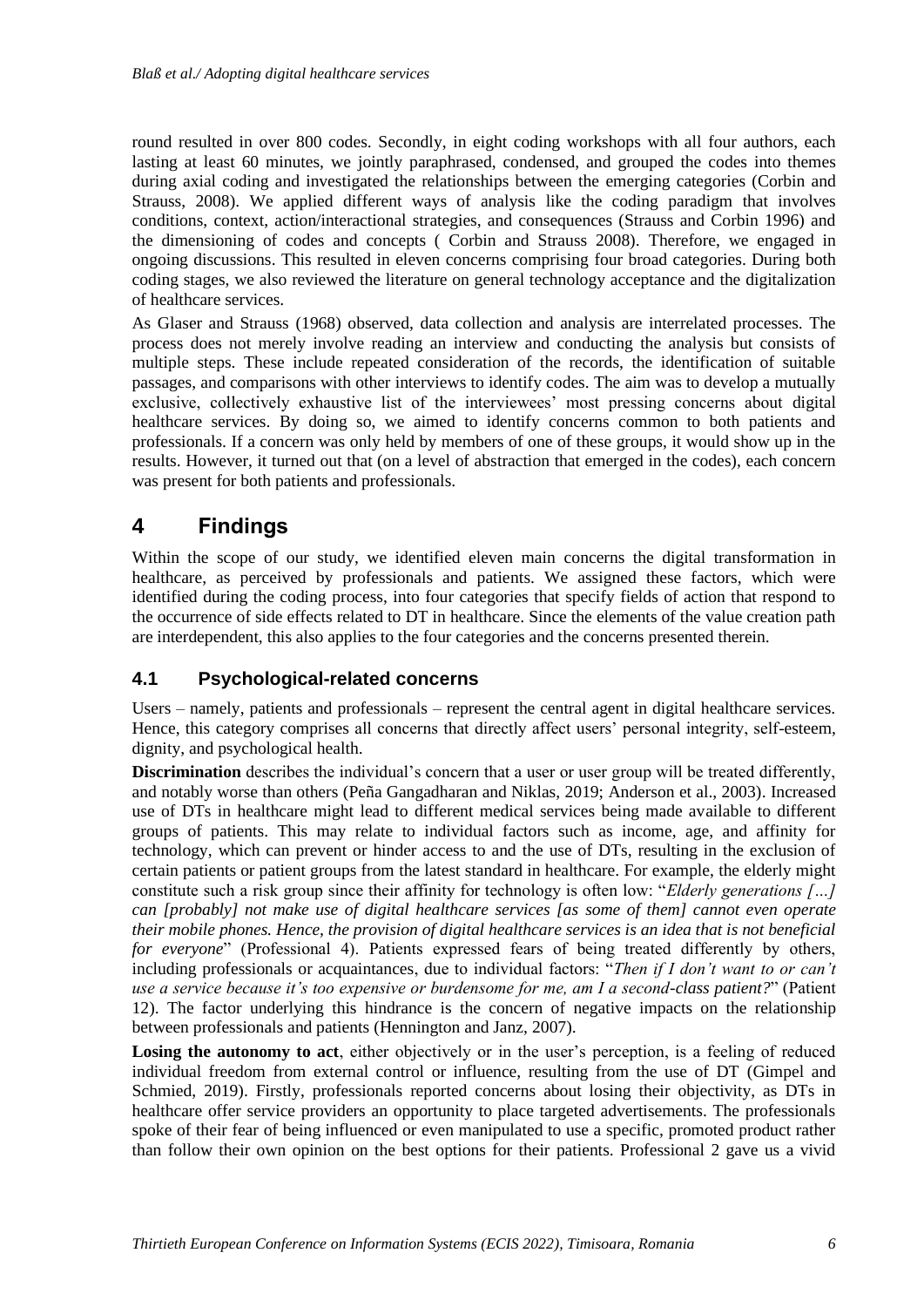example of a system for managing surgery that he uses in his daily work. This software *"[…] is sponsored by several pharma companies and on the sides [of the screen] the relevant advertisement is displayed. Hence, when [the software] notices, with the help of the information from the patient file, that the patient has diabetes mellitus type II, it displays a fitting advertisement. Alternatively, for a patient with problems of the thyroid glands, when it is was noted in the patient file as a diagnosis, suddenly an advertisement for L-Thyroxin […] appears on the right-hand side*". Similar remarks are also made by patients, who consider that "*companies are better at personalized advertising and try to influence [patients]*" (Patient 6). Another issue concerns the ease of access to, and richness of, patients' information. The overload of information can make it hard for professionals to objectively and thoroughly process all the information necessary to make a decision. For example, Professional 1 claimed that "*when a reviewer is writing a report and gets access to all patient data beforehand, is he then still truly objective?*". The fear of losing autonomy to act stems from a growing sense that professionals are no longer the only agents holding power in decisions about their patient's treatment, or from questions about their ability to make decisions without being manipulated. Underlying this concern is that decisions are not being made based on what practitioners feel is best for the patient but, instead, on what providers, health insurers, or the like dictate or suggest subtly. This may negatively impact the performance and quality of digital healthcare services and may, thus, impede DT adoption in healthcare (Venkatesh et al., 2003). It may also negatively influence the professional-patient relationship as patients may lose trust in the professional's decisions.

**Data fixation** describes users' fear of being heavily dependent on their digital healthcare applications and the resulting data. DTs make it possible to capture a massive amount of health-related data. This risks reducing professional and patient perceptions of a patient actual health status to what is recorded and communicated in the form of data via DTs (Gimpel and Schmied, 2019). Patients may be overly concerned with their health status, for example, Professional 6 stated that the use of DTs for selftracking purpose"*can lead to a lot of focus on one's day-to-day well-being, which usually leads to the development of a very introspective personality that no longer becomes free and independent of the disease.*" Likewise, professionals may be overloaded by their patients' data, or focus too much on previous patient's data. Professional 12 argued: "*Of course, it is good to learn as much as possible about the health background of my patient. But if a device gives me all this information, unfiltered, I will certainly be overloaded by all the information. I would rush through all the data and probably forget the most important thing: the patient and the conversation with the patient.*" Patients, in particular, are concerned that "*the professional is passing the responsibility, and follows the system's decision/suggestion*" (Patient 1). Behind this is the professionals' and patients' concern of being too fixated on the data and missing important details on the patient available only at the interpersonal level. Additionally, it comprises patients' concerns about "*rely[ing] too much on digital healthcare applications*" (Patient 8), which, in the worst case, might lead to "*not noticing if the system does not work correctly and delivers wrong measured values because you have lost your sensitivity*" (Patient 8 on diagnostic support). Both aspects might negatively impact the performance and quality of a digital healthcare service, for example, when patients lose their sensitivity, which may impede DT usage.

#### **4.2 Technical-related concerns**

The newly introduced central agent in digital healthcare service is the digital technology itself. Concerns in this category comprise three aspects of DT use: a failing DT, a user that fails to use a DT correctly or issues with data quality. These concerns also reflect current research on technostress (Ragu-Nathan et al., 2008; Ayyagari et al., 2011).

**Unreliability of DTs** describes all concerns accompanying the increased effort to offset technical problems such as crashes, hang-ups, or bugs (Ayyagari et al., 2011). The risk of technical problems bothers professionals as "*there is always the risk that the computer crashes or that there are other technical problems [and] that is a […] big problem […]. That is very dangerous*" (Professional 2 on electronic health records). In addition to problems that can arise during the use of DTs, patients are also generally concerned about whether DTs function reliably or whether they have been "*poorly*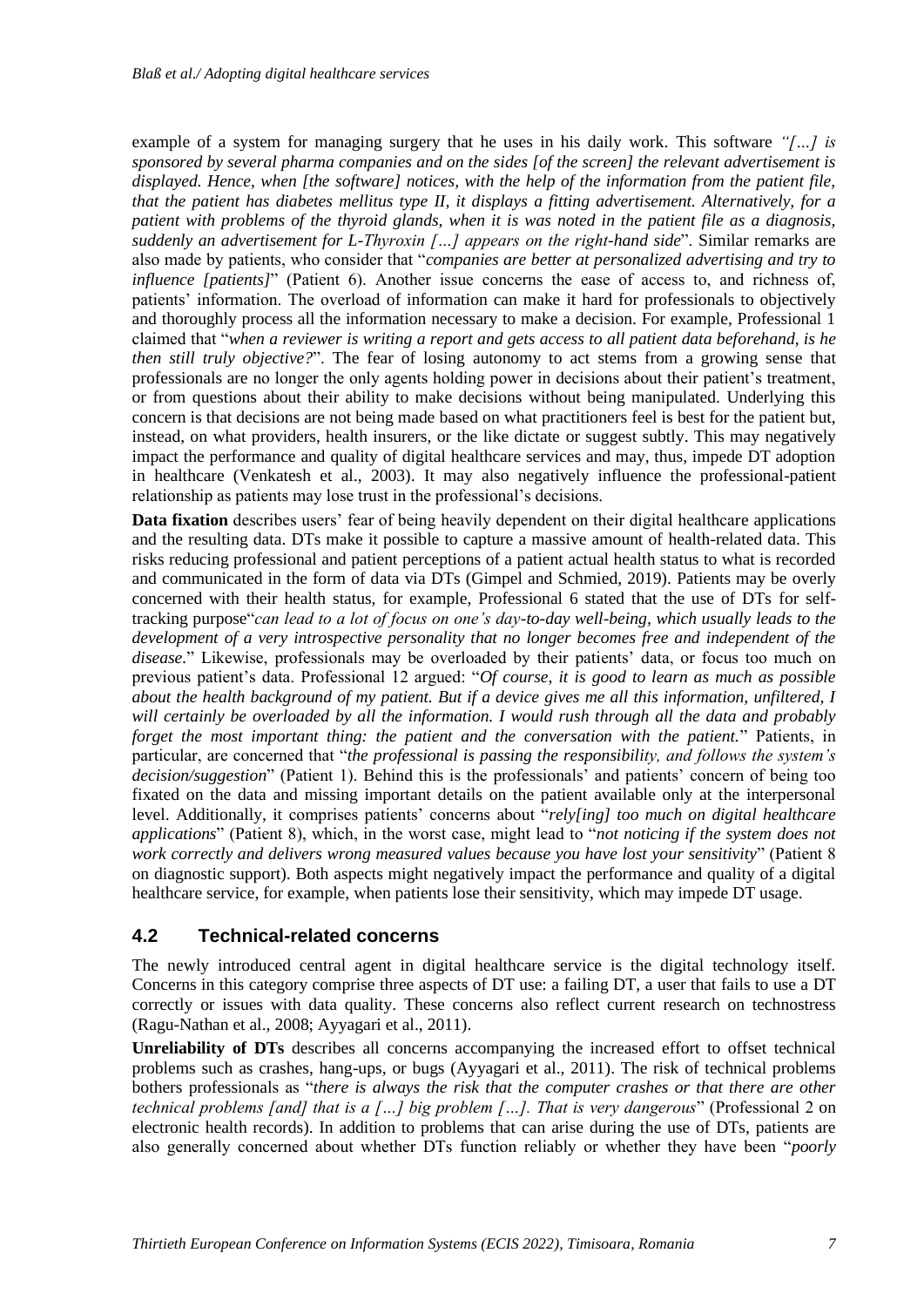*developed [...] and treatment errors occur as a result*" (Patient 6). Firstly, this concern stems from a fear that healthcare services may not be available due to a failing DT that cannot easily be repaired. Thus, the unreliability of DT can have negative impacts on performance. Secondly, the factor reflects users' concerns about the effort needed to fix a failing DT during the service. Thirdly, it refers to an overall concern about whether the DT has been developed in such a way that it can reliably deliver value for the user (e.g., assessing correct data, determining appropriate treatments).

The **lack of user competence** comprises all concerns about errors that occur due to the uninformed, or inexperienced application of DTs in healthcare services, and relates to concerns about the complexity of DT. Users may feel that their DT skills are inadequate (Ragu-Nathan et al., 2008; Ayyagari et al., 2011). For example, patients express concern that they are "*unsure whether professionals are genuinely competent*" (Patient 14) or about their own abilities, and whether they are "*even able to deal*  with the complexity" (Patient 1). In short, both patients and professionals may be afraid that they are not experienced enough to handle digital healthcare services due to the complexity of DTs. Yet, rather than admitting a lack of experience, some users may pretend to be "*experienced in using a technology, however, they are not. This can lead to huge problems due to incorrect application*" (Professional 7). Like the above-mentioned concerns about unreliable DTs, the lack of user competence may lead to performance-based and effort-based impacts when individuals use a DT in the wrong way or not as intended by the DT provider. This, in turn, may inhibit DT adoption in healthcare.

**Data quality issues** describe users' concerns about obtaining the data necessary for service provision. This relates to concerns about whether data from DTs and patients can be collected accurately and reliably. Patients are concerned that, for example, data reflects "*symptoms […] described inaccurately [by patients], resulting in an inappropriate diagnosis*" (Patient 9 on diagnostic support). Other patients hold a similar perspective, emphasizing the aspect of the increased physical distance between patient and professional: "*I am worried that the doctor will receive too little or unreliable information if he does not see me in person*" (Patient 4). Likewise, professionals may question whether "*data is still reliable" as it is "highly subjective and collected by [medically] unskilled users*" (Professional 11). Underlying this concern is the user's responsibility for qualitative data and the fear of trusting inferior data, which may lead to a decrease in the quality of the healthcare service.

#### **4.3 Privacy- and security-related concerns**

The use of DTs leads to an increasing amount of medical information elicited and personal data collected. Hence, concerns in this category comprise concerns stemming from the amount and variety of collected data and the integration of new stakeholders. Users fear that these stakeholders may (illegally) gain access to data which they may use for their own purposes, including to manipulate, invade privacy, or exercise power.

**Invasion of privacy** refers to concerns about data privacy – in particular, illegal accessing and use of personal, health-related data by third parties (Anderson and Agarwal, 2011; Black et al., 2011; Dhagarra et al., 2020). The increasing flow of information in digital healthcare services enables third parties, such as the service provider of the DT, to come into possession of patient data, leading to an increased risk of data leakage and, hence, abuse leading to privacy infringements. Individuals expressed concerns about the amount of sensitive, personal health-related data that may be misused or disclosed. Patient 3 explained: "*Collected data is not analyzed independently but is combined with other data from you. Thereby, much additional information can be generated.*". Professionals also expressed an awareness of the sensitivity of patients' data: "*The moment a global computing or internet concern develops […] a digital healthcare application; the question arises: Where are the loopholes? I am sure they are there. Even if it appears to be anonymous, I would never advise my patients to implant [such] a device […] in their body as the company will get the power over the patient's data*" (Professional 2 on diagnostic support). Underlying this are concerns about an adverse exchange, social exclusion due to health-related data made publicly available, and the loss of one's privacy.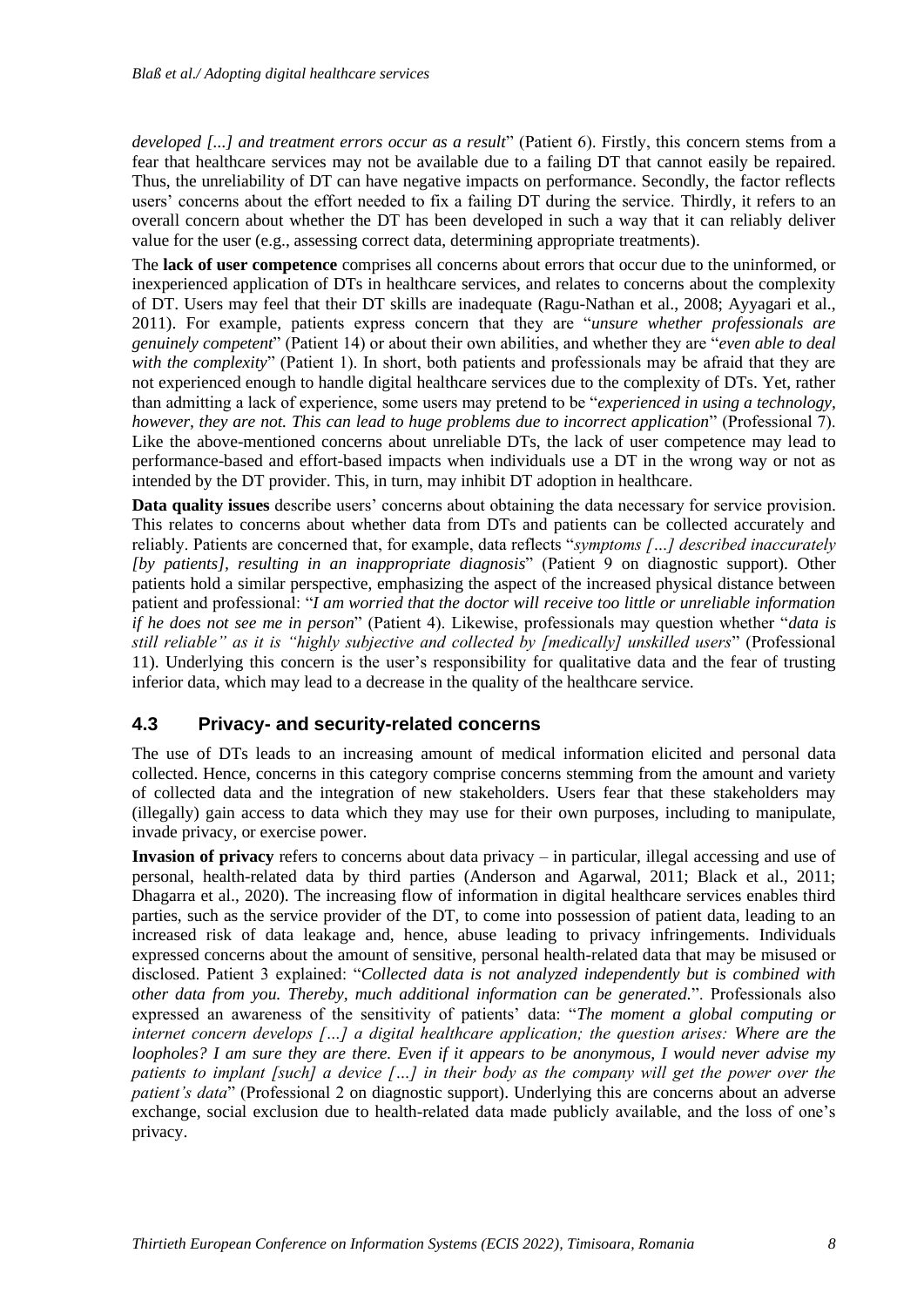**Data manipulation** refers to concerns about third parties gaining illegal access to stored data and using it to maliciously manipulate the data's owner or the data itself (Agrawal and Alharbe, 2019). Medical instructions, decision-making support systems, or dosages can be manipulated or changed by third-party datahacking, which can have disastrous consequences on the patient's health. Patients raised concerns that the use of DTs in healthcare means that "*[data] manipulation becomes easier*" (Patient 2). Such concerns become even more significant when patients "*[…] imagine what would happen if a system or device gets hacked*" (Patient 1). Behind this lies a concern about significant, performance-based consequences for a patient's health and life.

**Super-powerful health insurance** describes a concern about the increasing power of health insurance (Gimpel and Schmied, 2019). Health insurance companies have more access to individual patients' health data and other personal information, which they can use to their own advantage. Many of the interviewed professionals raised the concern that patients could be excluded from insurances or have problems being accepted by new healthcare insurance schemes if insurers gain access to particular health-related information. As one professional asked: "*Does the doctor have to justify himself to the health insurer to get the financing for his patient's care?*" (Professional 1). Although insurance companies assure patients that they do not have to fear adverse effects from sharing their data, patients remain suspicious "*which other benefits can health insurers derive from that data*" (Patient 4 on bonus programs) – particularly in the future when data analytics provides new opportunities to handle the massive amounts of emerging data. Underlying this concern is a fear of being dependent on health insurers. After all, if health insurers become too powerful, it may negatively impact the performance of a healthcare service, e.g., if cost coverage is refused.

#### **4.4 Resource-related concerns**

DT use requires specific resources, such as money, time, and know-how. Thus, it comprises all concerns referring to users' lack of resources. In contrast to the other concerns, those in this category can directly impact a user's DT use-behaviour (Hennington and Janz, 2007).

**Financial effort** refers to the consequences of investing money in DTs in healthcare (Jöhnk et al., 2021; Hennington and Janz, 2007). Professionals and patients must invest financial resources if they wish to use DTs in healthcare services. The lifecycle of DTs is short, and constant advancements in the field mean constant investments are necessary to keep up with the newest technologies. As Professional 10 explains: "*You always have to stay up-to-date and keep up with all the developments*  in the digital field. These can lead to high costs for practice operators, for example." Monetary constraints and low budgets can prevent professionals and patients from adopting and using a DT in healthcare services. Such constraints can lead to difficult choices, particularly as some patients argue that, from their point of view, "*it is unclear whether it is worth the financial effort at all and whether the service will be better than before*" (Patient 1). Thus, the financial effort may be classified as a facilitating condition that can directly hinder DT use-behavior (Hennington and Janz, 2007).

**Time effort** refers to the time required to familiarize oneself with and learn to use a particular DT, and to handle malfunctioning DTs (Hennington and Janz, 2007). However, time is a scarce commodity, especially for professionals in healthcare contexts. As a consequence, some professionals pretend to be "*against the introduction [of DTs] because it takes so much time to set up and learn everything. I prefer to spend this time taking proper care of my patients*" (Professional 7). Similar thoughts were also expressed by patients, who found it "*difficult to imagine how the physician is supposed to devote time to the introduction and then deal with [the DT] in terms of their time*" (Patient 1), and questioned "*whether enough time is invested by [patients and professionals] to deal with the [DTs] in a meaningful way*" (Patient 4). Like financial constraints, time constraints may be classified as a facilitating condition that can directly hinder DT use-behavior (Hennington and Janz, 2007). Even if professionals and patients are willing to adopt a DT, they cannot do so if they do not have the time.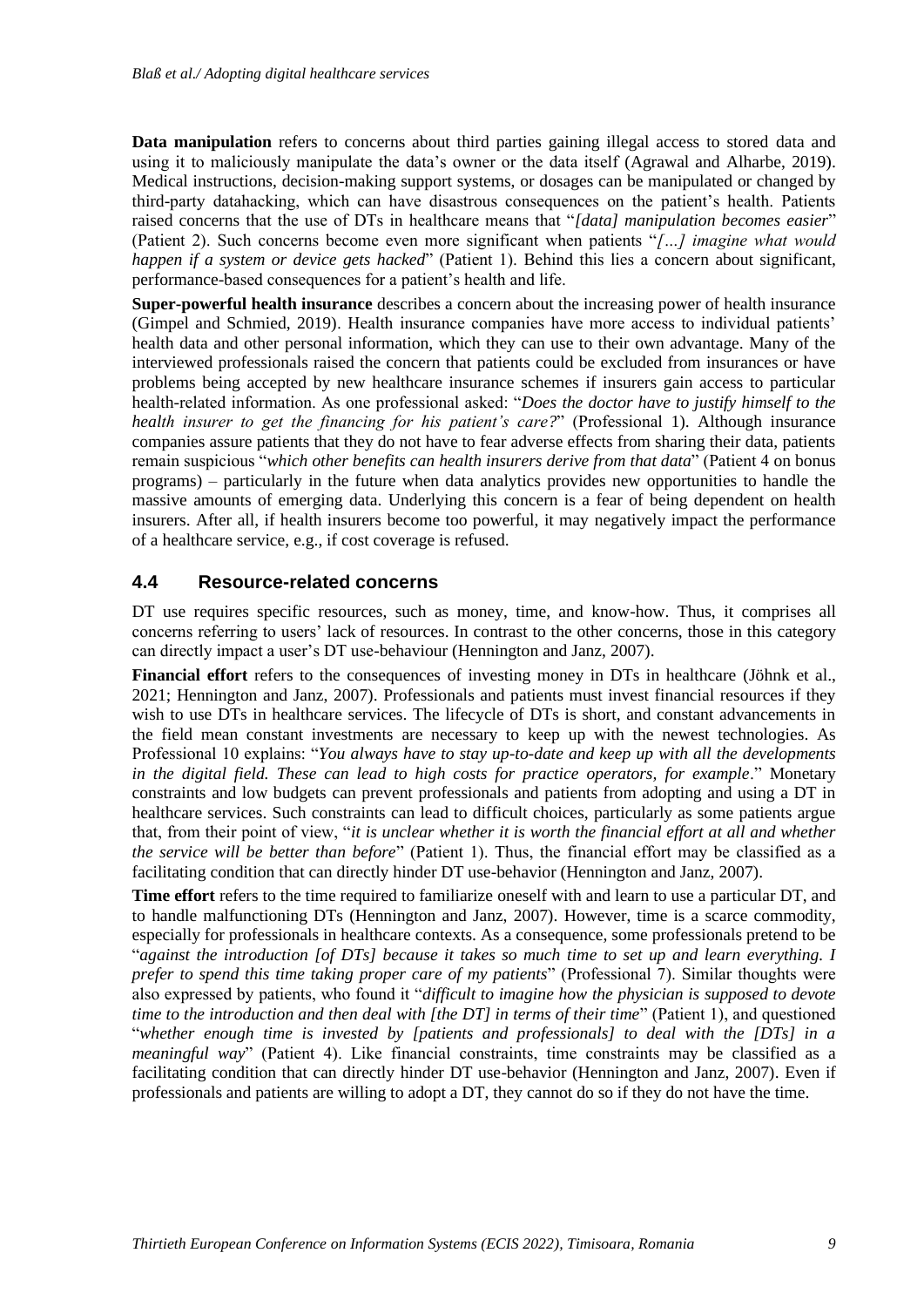# **5 Discussion & Implications**

Our study builds on earlier research on digital transformation by Vial (2019) that observes changes in the value creation path. Considering the nature of the healthcare sector, we highlight an important perspectives on adopting DTs in this specific field. Our results yield a holistic, unified understanding of concerns specifically hindering DT used in healthcare that emerge as a result of including DTs in the healthcare value creation path. Some of these concerns are not new to research on healthcare services and have been discussed in prior literature in the wider context of ongoing digitalization in healthcare (Khilnani et al., 2020; Esmaeilzadeh, 2019). These include, for example, the unreliability of digital technologies or users lacking in competence in terms of their implications on technostress (Ragu-Nathan et al., 2008; Ayyagari et al., 2011), discrimination based on individual differences (Anderson et al., 2003), and concerns about privacy issues, data manipulation, and security breaches (Appari and Johnson, 2009; Abouelmehdi et al., 2017). In many technology adoption models, the ability to master a technology is modeled as strong predictor of technology adoption behavior (Taherdoost, 2018). Although self-efficacy per se is not modeled as a separate concern in this paper, it is reflected in many of the proposed concerns e.g., from a technical perspective (see "lack of user competence") or from a psychological perspective e.g., "data fixation".

The results of our exploratory interview study have enabled us to identify eleven concerns providing clear reasoning for the adoption problems of DTs in healthcare. Yet, beyond recognition of these specific concerns, DT adoption in healthcare entails an understanding of their implications for an individual's intention to use a DT. Thus, the fact that concerns about negative impacts resulting from the use of DTs can hinder the adoption of DTs in healthcare (Hennington and Janz, 2007) emphasizes the need to specifically consider DT adoption in healthcare. Based on our results, we suggest a future research model for the empirical validation of the relevant adoption factors.

#### **5.1 Conceptualizing individual factors relating to DT adoption in healthcare**

We argue that the eleven concerns identified in our study impact the four main constructs performance expectancy, effort expectancy, social influence, and facilitating condition from the UTAUT (see figure 2). On this basis, we suggest that concerns hindering individuals impede the individual's behavioral intention to use a DT, and negatively influence use-behavior (Hennington and Janz, 2007; Venkatesh et al., 2003).

Firstly, our analysis revealed five concerns related to the performance expectancy of a digital healthcare service, which we suggest influence professionals' and patients' behavioral intention to use DTs in the context of healthcare services: losing the autonomy to act, data manipulation, superpowerful healthcare insurers, the unreliability of DTs, and the lack of user competence. Performance expectancy is shaped by the individual's perception of the outcome of a digital healthcare service, and, thus, by improvements in the quality of the healthcare service (Hennington and Janz, 2007). However, professionals and patients fear that the adoption and use of DTs in healthcare may negatively impact the performance and outcome of a digital healthcare service, which may have implications on their behavioral intention to adopt DTs (Venkatesh et al., 2003; Hennington and Janz, 2007).

Secondly, our study highlights two concerns related to the effort expectancy associated with a digital healthcare service, namely, the unreliability of DTs and the lack of user competence. Effort expectancy is shaped by the individual's perceptions of the ease-of-use of a DT (Hennington and Janz, 2007). However, professionals and patients are aware of the efforts involved in adopting DTs. Thus, similar to performance expectancy, effort expectancy can hinder the individual's behavioral intention to adopt DTs in healthcare (Venkatesh et al., 2003; Hennington and Janz, 2007).

Thirdly, we highlight two concerns that impact social influence, namely, discrimination and invasion of privacy. Venkatesh et al. (2003) define social influence as the way in which individuals believe others will view them when using a DT, and conceptualize it using subjective norms, social factors, and image. Hennington and Janz (2007) highlight relationships with others, e.g., the relationship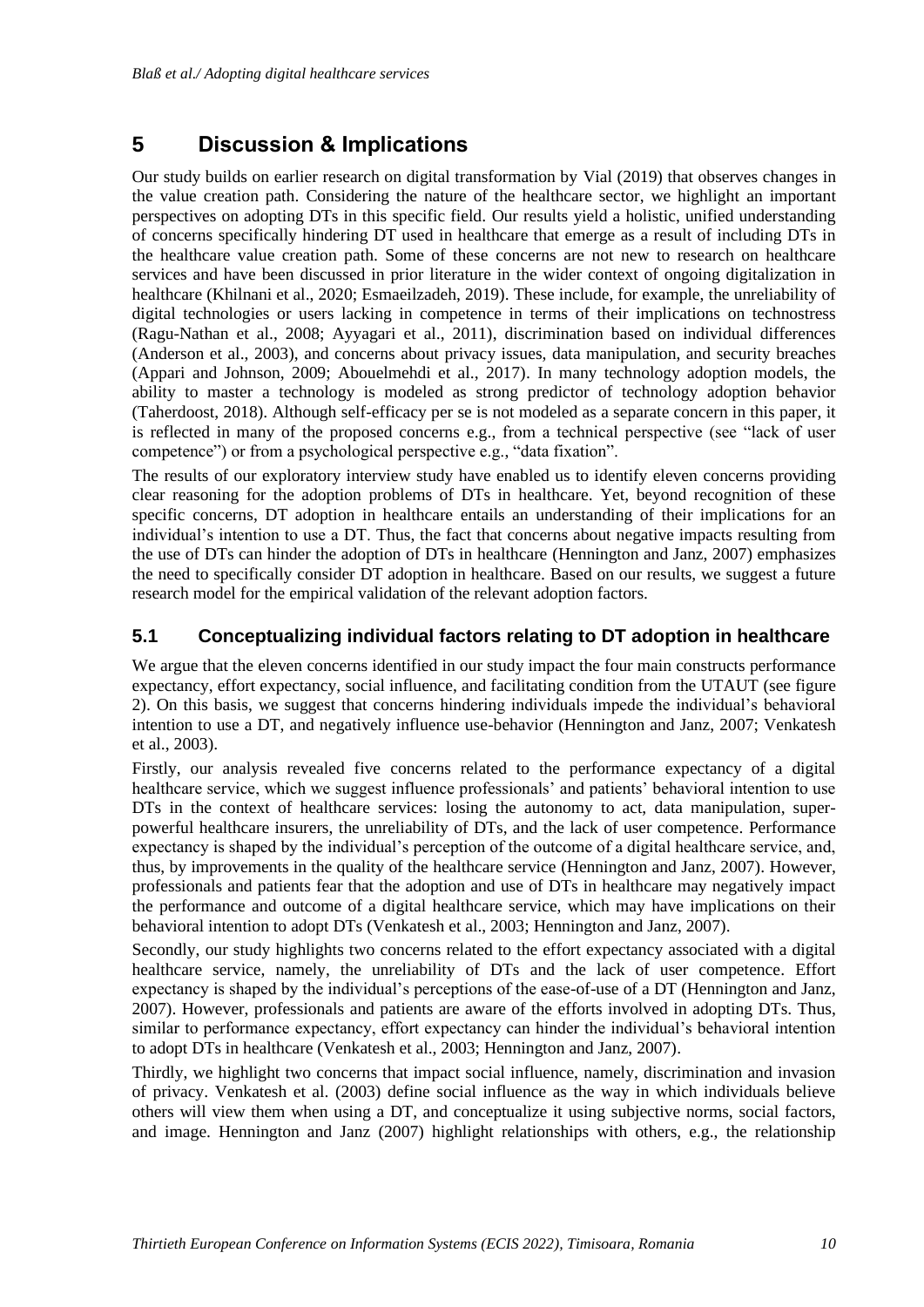between physician and payer can impact social influence, affecting an individual's intention to use DTs.

Lastly, we suggest two factors relate to the facilitating condition: time effort and financial effort (Hennington and Janz, 2007). These factors are commonly mentioned as a hindrance to DT adoption and directly impact an individual's use-behavior (e.g., Bria, 2006; Leung et al., 2003; Mutlag et al., 2019; van Ginneken, 2002).



*Figure 2. Concerns affecting the adoption of DTs in healthcare.*

To unify the process of digital transformation by Vial (2019) and the impact of concerns on individuals' intention to use DTs in healthcare, we propose figure 3. Patients' and professionals' concerns about negative impacts on the four categories *users*, *digital technologies*, *data*, and *resources* stem from the changes in healthcare value creation path and may lead to negative impacts. These impacts are reflected in the four main construct of the UTAUT.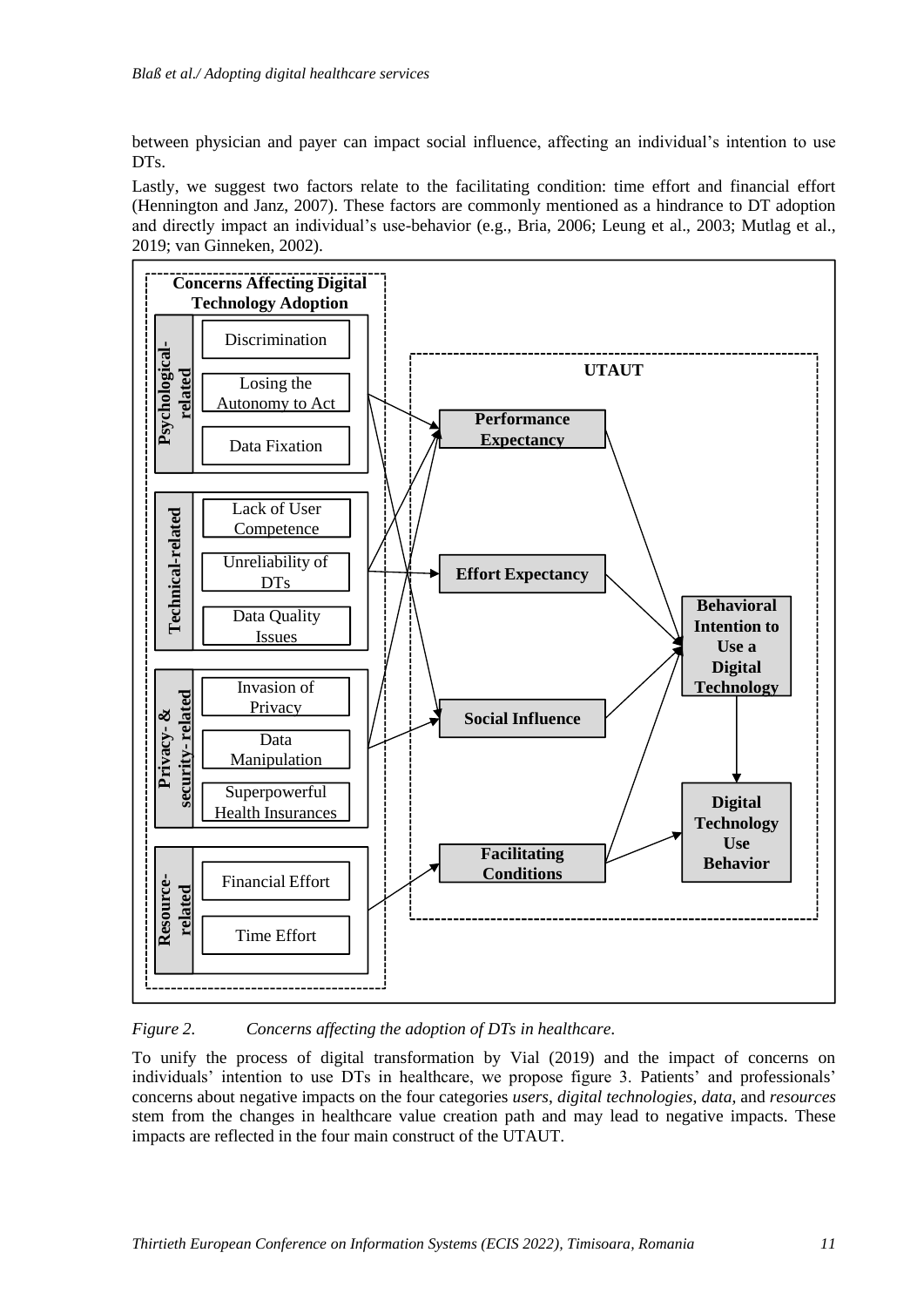

*Figure 3. Model of individuals' concerns associated with the digital transformation in healthcare*

#### **5.2 Implications & limitations**

Prior studies have revealed a low level of acceptance of DTs in healthcare among professionals and patients. To date, most studies on the acceptance of DTs in healthcare have focused on a certain DT or a specific context to examine technology adoption. However, a holistic understanding of DT adoption in healthcare is still missing. At the same time, however, technology acceptance is essential to exploit the potential that digitalization holds for healthcare services. By using an interpretive approach, our study was able to capture and gain insights into how professionals and patients feel about structural changes in the deployment of healthcare services. The use of interviews allows us to explore and understand professionals' and patients' concerns associated with the digital transformation in healthcare. Against this background, our research makes the following three contributions.

First of all, we identified eleven different concerns that prevent patients or professionals from using digital healthcare services. These concerns reflect the fear of structural changes in healthcare services. By providing a unified overview of the concerns, our research will help efforts to prioritize and address concerns held by both patients and practitioners.

Secondly, with the insights from our study, we now provide the additional empirical groundwork for theorizing technology adoption in healthcare and extending the digital transformation framework posed by Vial (2019). The four categories summarizing the concerns allow to better understand how changes in the value creation path can lead to negative impacts and, thus, specify the building block negative impacts in the framework posed by Vial (2019), specifically for the context of digital healthcare services. With our study, we make a contribution of context-effects in UTAUT, provide a healthcare-specific understanding of technology acceptance, and identify new context-effects theory (Venkatesh et al., 2016). This will open up new opportunities for future research: by contributing to our context-effects and applying it to other domains, a new theory on how concerns regarding negative impacts of DT use may influence technology acceptance (Venkatesh et al., 2016).

Thirdly, our study enriches insights from previous research by defining individual concerns as new exogenous mechanisms that influence the UTAUT (Venkatesh et al., 2003; Venkatesh et al., 2016). Therewith, we follow the recommendations of Venkatesh et al. (2016) and conceptualize individual technology use at the feature level and use UTAUT as the baseline model. While several prior studies have applied technology acceptance models like the UTAUT to the healthcare context (e.g., Wills et al., 2008; Kohnke et al., 2014; Phichitchaisopa and Naenna, 2013), we contribute to the current literature on technology use in healthcare by providing an integrated and context-independent consideration of technology acceptance and users' concerns in healthcare. This allows the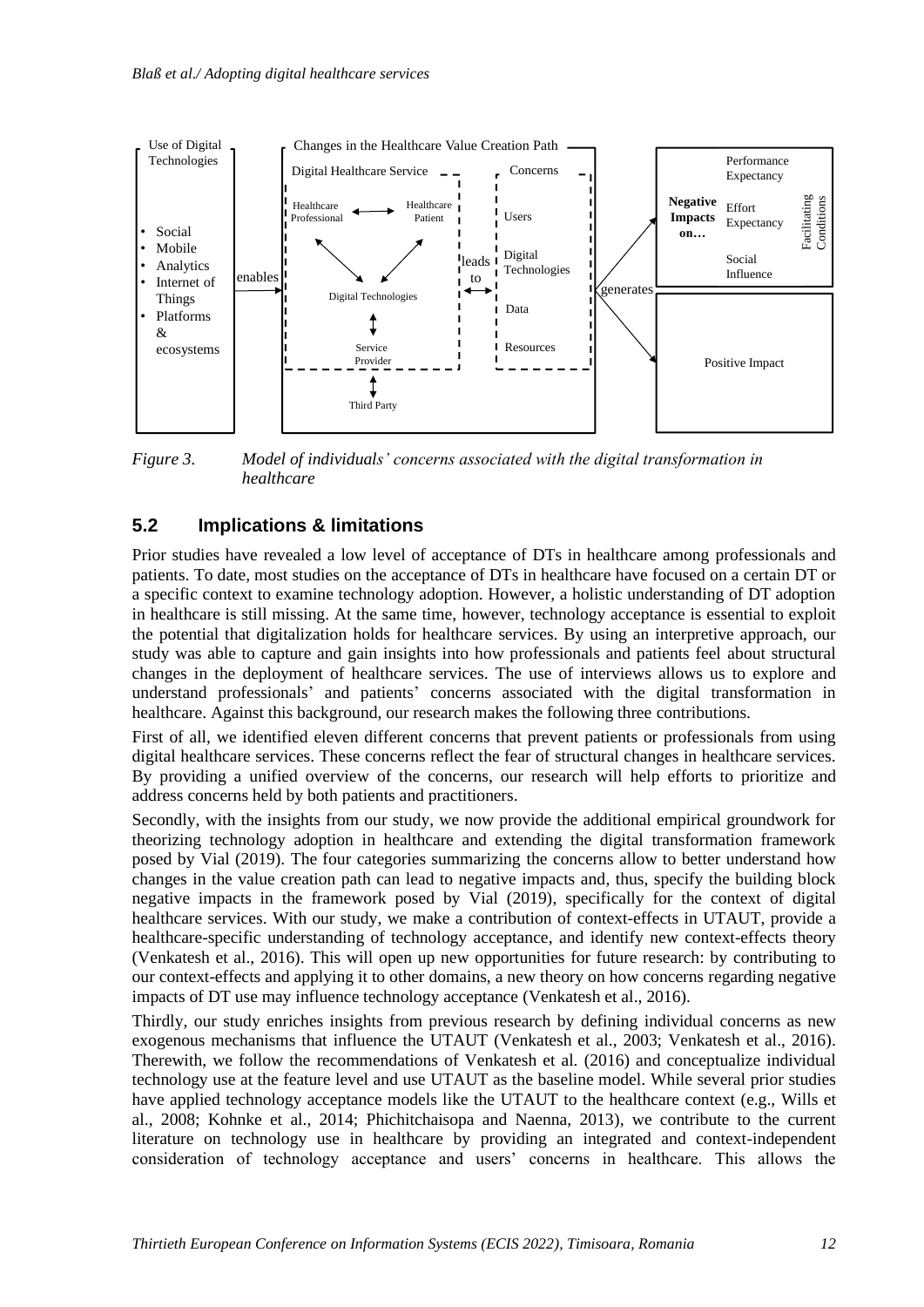development of research models for the empirical validation of the relevant concerns accompanying the digital transformation in healthcare.

To summarize, while we have focused on the so-far underdeveloped understanding of digital healthcare's dark side, future research may integrate the concerns and risks with standard technology acceptance models.

With regards to practitioners, there are two main stakeholders for our study: (1) service providers and chief executive officers in healthcare planning aiming to integrate DTs in their services and (2) the users, namely professionals and patients. Firstly, DTs and digital services can offer benefits. However, there are examples of promising innovations that failed to diffuse because key actors were reluctant to use them (Angst and Agarwal, 2009). Thus, users' acceptance is crucial, and our study provides insights into major concerns. Our framework can be used – either ex-ante or ex-post – to explain, anticipate, and evaluate problems when switching to digital healthcare services. The early investigation of concerns among users is of great importance. It is an opportunity to, ex-ante, take concerns about risks into account when digital healthcare services are developed, and users can provide explicit information about these concerns. If acceptance is low, an ex-post evaluation of the reasons can be carried out. Secondly, the concerns can, likewise, improve the doctor-patient relationship by making doctors more aware of the concerns and risks that patients deal with and, hence, address these concerns more effectively. This also enables patients to obtain more targeted information about possible risks and to address or weigh up their concerns in a targeted manner regarding the respective digital healthcare service.

Our study has some limitations, which we believe offer opportunities for future research. Firstly, the purpose of our study was not to achieve statistical validation. We aimed to discover patterns for theory building and to gain a better understanding of the main issues in this context. It is reasonable to assume that our framework's insights will guide future research to develop a more formal theory (Orlikowski, 1993). Thus, we encourage future research to collect and test additional data to further clarify our findings and further incorporate the framework into theory. Likewise, more empirical and theoretical work is needed to more closely examine relationships among the eleven concerns. In particular, complementary methods such as surveys or experiments could be used to extend our findings. Secondly, this study was conducted in only one country, only with native speakers, has a female bias, and has a relatively small sample of interviewees. Future research should examine larger samples with regional and cultural differences to test the generalizability of our results. Third, our sample consists of individuals with a wide range of professions. Future research should account specific professions to get a clearer picture of occupational differences. Further, the investigation of other influencing factors may be highly relevant in future research. Fourth, we have limited our study to identifying professionals' and patients' concerns regarding digital healthcare services. Therefore, applying our results to other domains will contribute to a new UTAUT extension on the influence of concerns regarding negative impacts emerging through digital transformation on technology acceptance (Venkatesh et al., 2016; Vial, 2019). Lastly, our study takes an overarching, general perspective on the topic. Therefore, we encourage future research to use our study as a starting point for going one step further towards understanding and addressing these concerns, e.g. by taking demographics, individual prerequisites or specific types of digital technologies into account or by analyzing differences in the perception of the concerns between both stakeholder groups.

# **6 Conclusion**

New DTs are providing more and more opportunities to tackle major problems in healthcare. They provide promising opportunities to realize the triple aim in healthcare – care, health, and cost – but only if they are accepted by users. However, users' willingness to adopt new DTs is often limited due to concerns specific to the context of healthcare, not least the sensitivity of health-related data. We believe that our study offers a starting point for future research on this topic and hope that it will help to foster technology adoption in healthcare.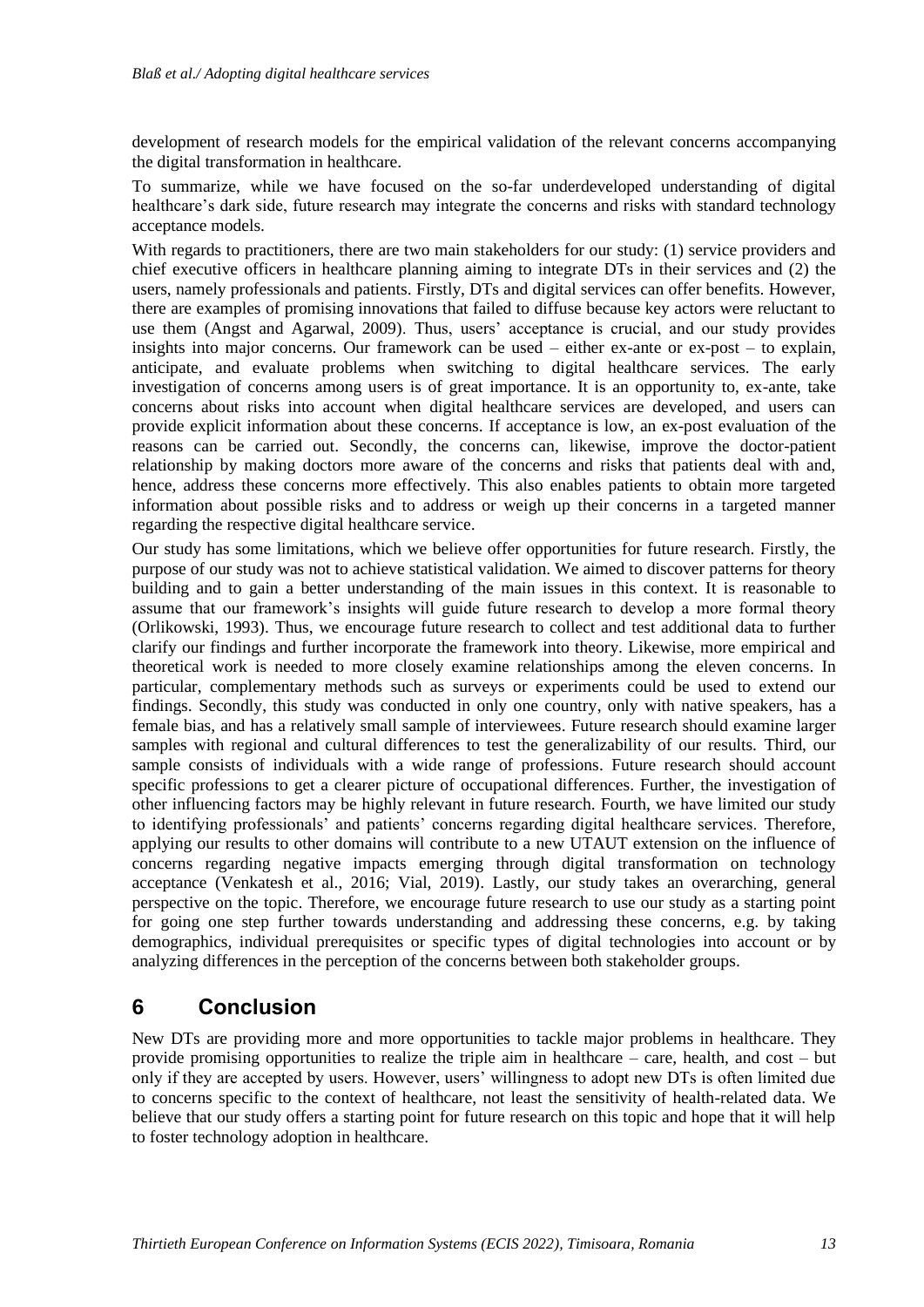### **7 References**

- Abouelmehdi, K., A. Beni-Hssane, H. Khaloufi and M. Saadi (2017). "Big data security and privacy in healthcare: A Review" *Procedia Computer Science* 113, 73–80.
- Agarwal, R., G. Gao, C. DesRoches and A. K. Jha (2010). "Research Commentary —The Digital Transformation of Healthcare: Current Status and the Road Ahead" *Information Systems Research* 21 (4), 796–809.
- Agrawal, A. and N. R. Alharbe (2019). "Need and Importance of Healthcare Data Integrity" *International Journal of Engineering and Technology* 11 (4), 854–859.
- Alaiad, A. and L. Zhou (2017). "Patients' Adoption of WSN-Based Smart Home Healthcare Systems: An Integrated Model of Facilitators and Barriers" *IEEE Transactions on Professional Communication* 60 (1), 4–23.
- Anderson, C. L. and R. Agarwal (2011). "The Digitization of Healthcare: Boundary Risks, Emotion, and Consumer Willingness to Disclose Personal Health Information" *Information Systems Research* 22 (3), 469–490.
- Anderson, L. M., S. C. Scrimshaw, M. T. Fullilove, J. E. Fielding and J. Normand (2003). "Culturally competent healthcare systems" *American Journal of Preventive Medicine* 24 (3), 68–79.
- Angst, C. M. and R. Agarwal (2009). "Adoption of electronic health records in the presence of privacy concerns. The elaboration likelihood model and individual persuasion" *Management information systems: MIS Quarterly* 33 (2), 339–370.
- Appari, A. and M. E. Johnson (2009). "Information security and privacy in healthcare. Current state of research" *International journal of internet and enterprise management* 6 (4), 279–314.
- Ariens, L. F., F. M. Schussler-Raymakers, C. Frima, A. Flinterman, E. Hamminga, B. W. Arents, C. A. Bruijnzeel-Koomen, M. S. de Bruin-Weller and H. van Os-Medendorp (2017). "Barriers and facilitators to eHealth use in daily practice. Perspectives of patients and professionals in dermatology" *Journal of medical Internet research* 19 (9), 1-10.
- Ash, J. S., M. Berg and E. Coiera (2004). "Some unintended consequences of information technology in health care. The nature of patient care information system-related errors" *Journal of the American Medical Informatics Association* 11 (2), 104–112.
- Ayyagari, Grover and Purvis (2011). "Technostress: Technological Antecedents and Implications" *MIS Quarterly* 35 (4), 831.
- Barello, S., S. Triberti, G. Graffigna, C. Libreri, S. Serino, J. Hibbard and G. Riva (2015). "eHealth for Patient Engagement: A Systematic Review" *Frontiers in psychology* 6, 2013.
- Batalden, M., P. Batalden, P. Margolis, M. Seid, G. Armstrong, L. Opipari-Arrigan and H. Hartung (2016). "Coproduction of healthcare service" *BMJ quality & safety* 25 (7), 509–517.
- Berwick, D. M., T. W. Nolan and J. Whittington (2008). "The triple aim: care, health, and cost" *Health affairs (Project Hope)* 27 (3), 759–769.
- Bhattacherjee, A. (2012). *Social science research*. *Principles, methods, and practices.* North Charleston: CreateSpace Independent Publishing Platform.
- Blachetta, F., M. Bauer, K. Poerschke, N. Bieber, T. Solbach, F. Leppert, W. Greiner and R. Bernnat (2016). *Weiterentwicklung der eHealth-Strategie: Studie im Auftrag des Bundesministeriums für Gesundheit.* Berlin: BMG.
- Black, A. D., J. Car, C. Pagliari, C. Anandan, K. Cresswell, T. Bokun, B. McKinstry, R. Procter, A. Majeed and A. Sheikh (2011). "The impact of eHealth on the quality and safety of health care. A systematic overview" *PLoS medicine* 8 (1), 1-16.
- Blut, M., A. Chong, Z. Tsiga and V. Venkatesh (2021). *Meta-Analysis of the Unified Theory of Acceptance and Use of Technology (UTAUT): Challenging its Validity and Charting a Research Agenda in the Red Ocean*.
- Corbin, J. M. and A. L. Strauss (1990). "Grounded theory research. Procedures, canons and evaluative criteria" *Qualitative Sociology* 13 (1).
- Corbin, J. M. and A. L. Strauss (2008). *Basics of qualitative research*. *Techniques and procedures for developing grounded theory.* 3. ed. Los Angeles, Calif.: Sage Publ.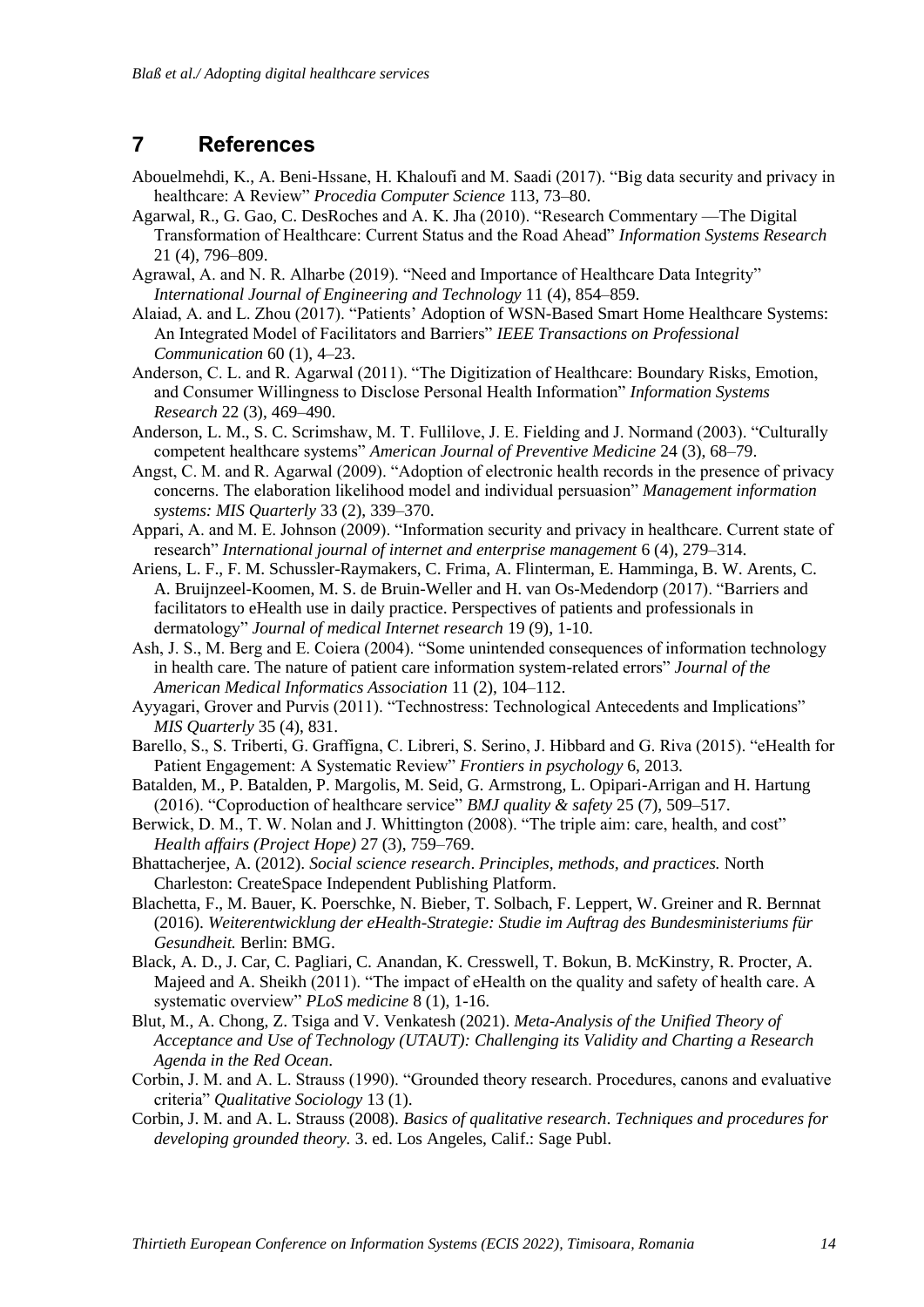- Dang, L. M., M. J. Piran, D. Han, K. Min and H. Moon (2019). "A Survey on Internet of Things and Cloud Computing for Healthcare" *Electronics* 8 (7), 768.
- Devaraj, S. and R. Kohli (2000). "Information Technology Payoff in the Health-Care Industry: A Longitudinal Study" *Journal of Management Information Systems* 16 (4), 41–67.
- Dhagarra, D., M. Goswami and G. Kumar (2020). "Impact of Trust and Privacy Concerns on Technology Acceptance in Healthcare: An Indian Perspective" *International journal of medical informatics* 141, 104164.
- Ebert, D. D., M. Berking, P. Cuijpers, D. Lehr, M. Pörtner and H. Baumeister (2015). "Increasing the acceptance of internet-based mental health interventions in primary care patients with depressive symptoms. A randomized controlled trial" *Journal of affective disorders* 176, 9–17.
- Esmaeilzadeh, P. (2019). "The Effects of Public Concern for Information Privacy on the Adoption of Health Information Exchanges (HIEs) by Healthcare Entities" *Health communication* 34 (10), 1202–1211.
- Fedele, D. A., C. C. Cushing, A. Fritz, C. M. Amaro and A. Ortega (2017). "Mobile Health Interventions for Improving Health Outcomes in Youth: A Meta-analysis" *JAMA pediatrics* 171 (5), 461–469.
- Fichman, R. G., R. Kohli and R. Krishnan (2011). "Editorial overview —The role of information systems in healthcare. Current research and future trends" *Information Systems Research* 22 (3), 419–428.
- Frambach, R. T. and N. Schillewaert (2002). "Organizational innovation adoption: a multi-level framework of determinants and opportunities for future research" *Journal of Business Research* 55 (2), 163–176.
- Franke, T., C. Attig and D. Wessel (2019). "A Personal Resource for Technology Interaction: Development and Validation of the Affinity for Technology Interaction (ATI) Scale" *International Journal of Human–Computer Interaction* 35 (6), 456–467.
- Gimpel, H. and F. Schmied (2019). "Risks and side effects of digitalization: A multi-level taxonomy of the adverse effects of using digital technologies and media" *Proceedings of the 27th European Conference on Information Systems (ECIS)*.
- Glaser, B. and A. L. Strauss (1968). *The discovery of grounded theory.* Hawthorne, NY: Aldine Publishing Company.
- Golinelli, D., E. Boetto, G. Carullo, A. G. Nuzzolese, M. P. Landini and M. P. Fantini (2020). "Adoption of Digital Technologies in Health Care During the COVID-19 Pandemic: Systematic Review of Early Scientific Literature" *Journal of medical Internet research* 22 (11), e22280.
- Gopal, G., C. Suter-Crazzolara, L. Toldo and W. Eberhardt (2019). "Digital transformation in healthcare - architectures of present and future information technologies" *Clinical chemistry and laboratory medicine* 57 (3), 328–335.
- Gopalakrishnan, S. and F. Damanpour (1997). "A review of innovation research in economics, sociology and technology management" *Omega* 25 (1), 15–28.
- Hennemann, S., M. E. Beutel and R. Zwerenz (2016). "Drivers and Barriers to Acceptance of Web-Based Aftercare of Patients in Inpatient Routine Care: A Cross-Sectional Survey" *Journal of medical Internet research* 18 (12), e337.
- Hennemann, S., M. E. Beutel and R. Zwerenz (2017). "Ready for eHealth? Health professionals' acceptance and adoption of eHealth interventions in inpatient routine care" *Journal of health communication* 22 (3), 274–284.
- Hennemann, S., M. Witthöft, M. Bethge, K. Spanier, M. E. Beutel and R. Zwerenz (2018). "Acceptance and barriers to access of occupational e-mental health. Cross-sectional findings from a health-risk population of employees" *International archives of occupational and environmental health* 91 (3), 305–316.
- Hennington, A. and B. D. Janz (2007). "Information Systems and Healthcare XVI: Physician Adoption of Electronic Medical Records: Applying the UTAUT Model in a Healthcare Context" *Communications of the Association for Information Systems* 19.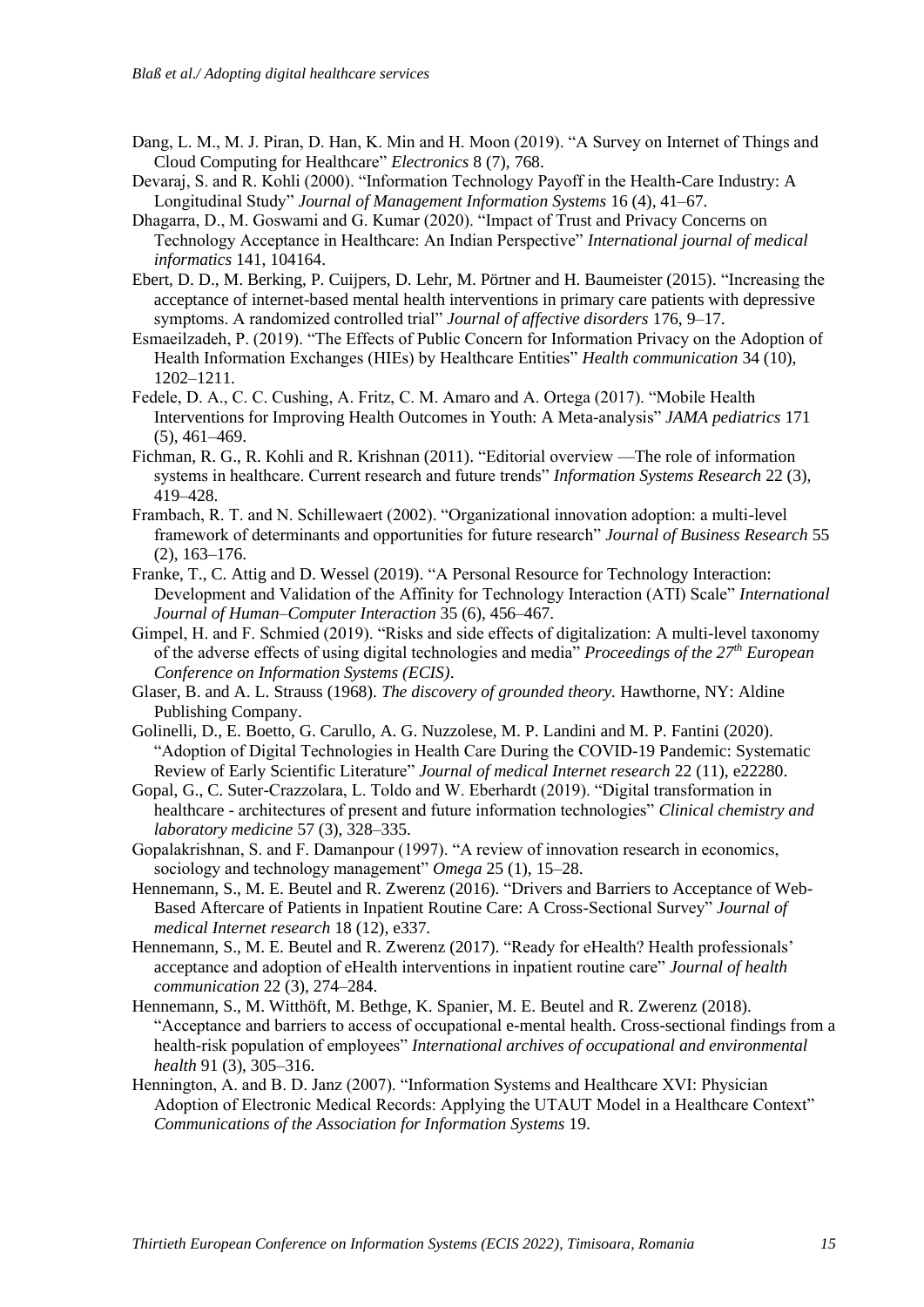- Hoque, M. R., Y. Bao and G. Sorwar (2017). "Investigating factors influencing the adoption of e-Health in developing countries: A patient's perspective" *Informatics for health & social care*, 1– 17.
- Jöhnk, J., M. Weißert and K. Wyrtki (2021). "Ready or Not, AI Comes— An Interview Study of Organizational AI Readiness Factors" *Business & Information Systems Engineering* 63 (1), 5–20.
- Kane, G. C. (2016). "Digital Health Care: The Patient Will See You Now" *MIT Sloan Management Review* 57 (4), n/a.
- Kane, G. C. (2017). "Big Data and IT Talent Drive Improved Patient Outcomes at Schumacher Clinical Partners" *MIT Sloan Management Review* 59 (1), n/a-0.
- Karwatzki, S., M. Trenz, V. K. Tuunainen and D. Veit (2018). "Adverse consequences of access to individuals' information. An analysis of perceptions and the scope of organisational influence" *European Journal of Information Systems* 26 (6), 688–715.
- Khan, W. A., M. Hussain, M. Afzal, M. B. Amin and S. Lee (2012). "Healthcare standards based sensory data exchange for home healthcare monitoring system" *Proceedings of Annual International Conference of the IEEE Engineering in Medicine and Biology Society*, 1274–1277.
- Khilnani, A., J. Schulz and L. Robinson (2020). "The COVID-19 pandemic: new concerns and connections between eHealth and digital inequalities" *Journal of Information, Communication and Ethics in Society* ahead-of-print (ahead-of-print).
- Kim, R. H., G. M. Gaukler and C. W. Lee (2016). "Improving healthcare quality: A technological and managerial innovation perspective" *Technological Forecasting and Social Change* 113, 373–378.
- Kohnke, A., M. L. Cole and R. Bush (2014). "Incorporating UTAUT Predictors for Understanding Home Care Patients' and Clinician's Acceptance of Healthcare Telemedicine Equipment" *Journal of technology management & innovation* 9 (2), 29–41.
- Kruse, C. S., C. Kristof, B. Jones, E. Mitchell and A. Martinez (2016). "Barriers to Electronic Health Record Adoption: a Systematic Literature Review" *Journal of Medical Systems* 40 (12), 252.
- Li, J., A. Talaei-Khoei, H. Seale, P. Ray and C. R. Macintyre (2013). "Health care provider adoption of eHealth. Systematic literature review" *Interactive journal of medical research* 2 (1), 1-20.
- Liu, X., B. Zhang, A. Susarla and R. Padman (2017). "Go to YouTube and See Me Tomorrow: Social Media and Self-Care of Chronic Conditions" *SSRN Electronic Journal*.
- Lowry, P. B., J. Cao and A. Everard (2011). "Privacy concerns versus desire for interpersonal awareness in driving the use of self-disclosure technologies. The case of instant messaging in two cultures" *Journal of Management Information Systems* 27 (4), 163–200.
- Lucas, H., R. Agarwal, E. K. Clemons, O. A. El Sawy and B. Weber (2013). "Impactful Research on Transformational Information Technology: An Opportunity to Inform New Audiences" *MIS Quarterly* 37 (2), 371–382.
- Majchrzak, A., M. L. Markus and J. Wareham (2016). "Designing for Digital Transformation: Lessons for Information Systems Research from the Study of ICT and Societal Challenges" *MIS Quarterly* 40 (2), 267–277.
- Martins, C., T. Oliveira and A. Popovič (2014). "Understanding the Internet banking adoption: A unified theory of acceptance and use of technology and perceived risk application" *International Journal of Information Management* 34 (1), 1–13.
- Molla, A. and P. S. Licker (2005). "Perceived E-Readiness Factors in E-Commerce Adoption: An Empirical Investigation in a Developing Country" *International Journal of Electronic Commerce* 10 (1), 83–110.
- Narh, J. T. A. and P. A. H. Williams (2012). "A revised UTAUT model to investigate E -health acceptance of health professionals in Africa". In:
- Orlikowski, W. J. (1993). "CASE tools as organizational change. Investigating incremental and radical changes in systems development" *MIS Quarterly* 17 (3), 309–340.
- Peña Gangadharan, S. and J. Niklas (2019). "Decentering technology in discourse on discrimination" *Information, Communication & Society* 22 (7), 882–899.
- Phichitchaisopa, N. and T. Naenna (2013). "Factors affecting the adoption of healthcare information technology" *EXCLI J.* 12, 413–436.